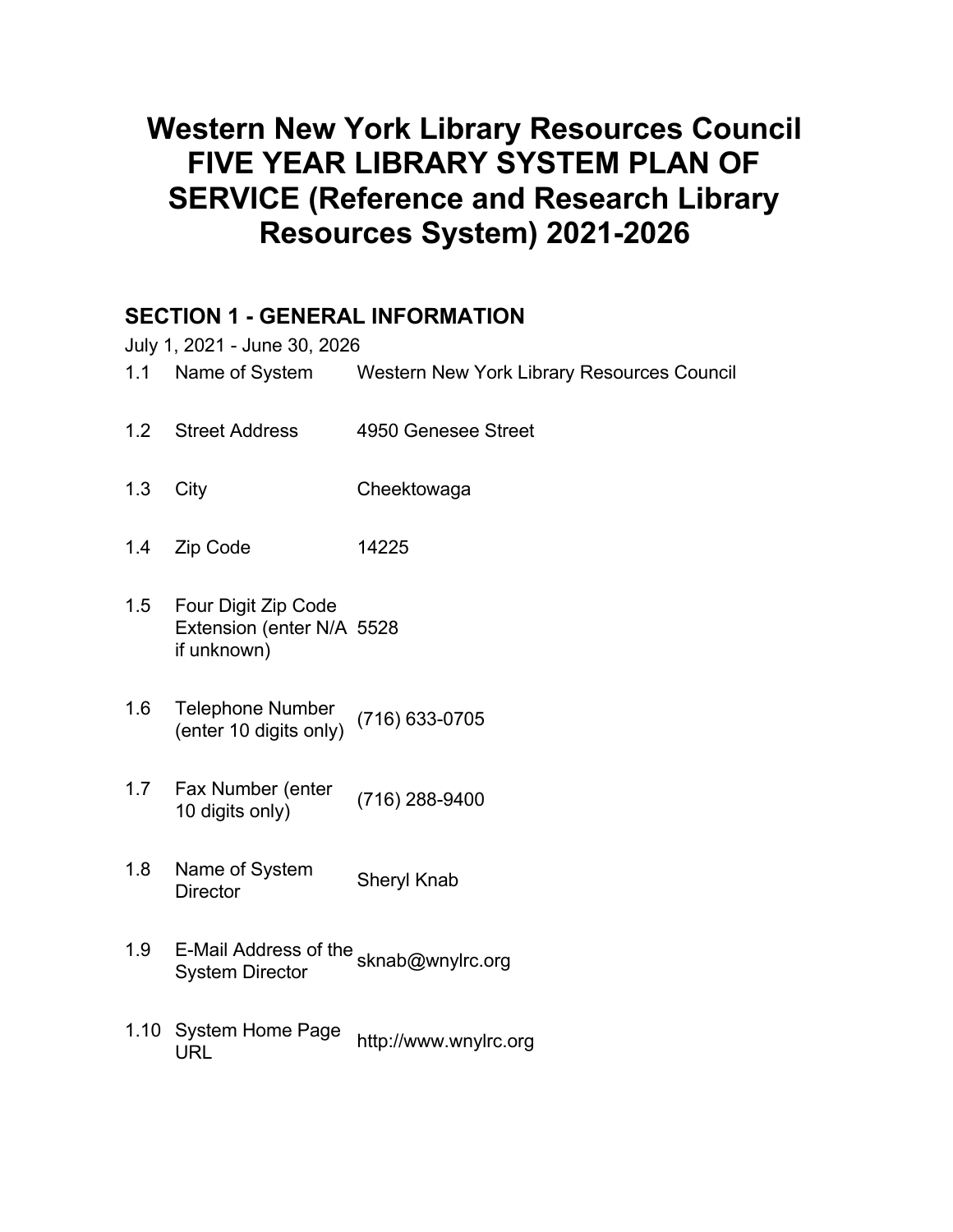- 1.11 URL of Current Membership List https://wnylrc.org/membership/all-members
- 1.12 Date of Establishment 1966
- 1.13 Date of Absolute Date of Absolute 1971
- 1.15 Square Mileage of System Service Area 4,818
- 1.16 Population of System Service Area 1,453,693
- 1.17 Type of System 3Rs

## **SECTION 2 - SYSTEM GOVERNANCE AND MEMBERSHIP BYLAWS**

| 2.1 | URL of Current          | https://wnylrc.org/uploads/documents/about-    |
|-----|-------------------------|------------------------------------------------|
|     | <b>Governing Bylaws</b> | wnylrc/2018_bylaws_review_final_11_21_2018.pdf |

## **APPOINTMENT/ELECTION OF SYSTEM BOARD / SYSTEM COUNCIL**

- 2.2 System Board / System Council Appointment/Election - Indicate whether the E - System Board / System Council Members are System Board / System Council Members are appointed or elected (select one). elected
- 2.3 Indicate by whom the A nomination committee made up of Board System Board / System Council Members are appointed/elected. members and staff from member libraries in the field and provides a slate of candidates that goes before the membership at the annual meeting to be voted on. Final vote takes place two weeks later electronically.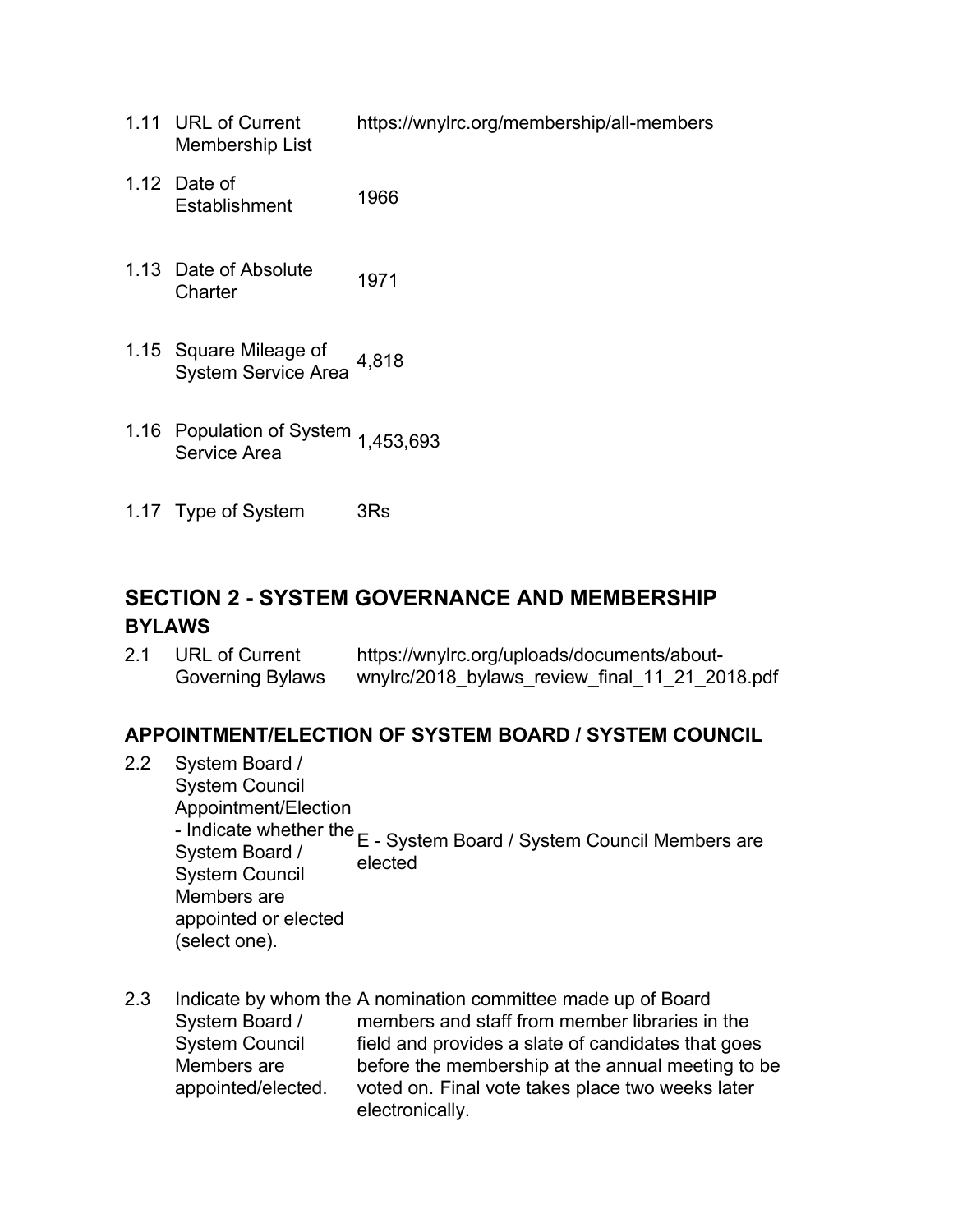#### **ADVISORY GROUPS**

2.4 Advisory Groups - Indicate the groups that advise the System Board / System Council. (check all that apply):

- a. Member Directors' Organization / SLS Advisory Council No
- d. Regional Automation Yes<br>Committee
- e. Hospital Library Services Program **Committee** No
- f. Coordinated **Collection** Development **Committee** No
- j. Other (specify using Utilet (specify using Yes<br>the note)
- 2.5 Does the System Offer Levels of Membership? Yes
- a. Membership Level Membership Lever Governing<br>Name
- b. Criteria for Membership at this Level See note
- a. Membership Level Patron<br>Name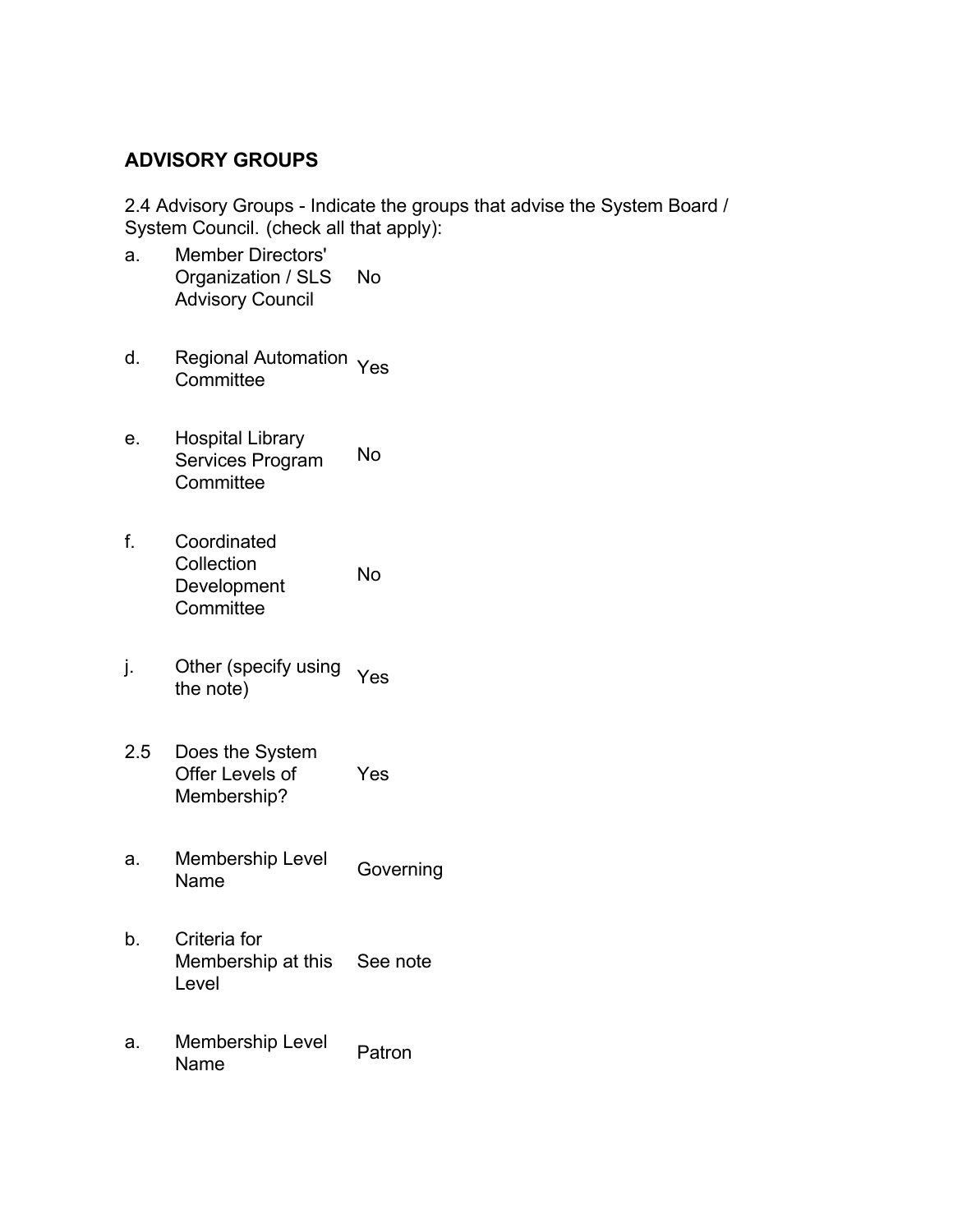- b. Criteria for Membership at this Level See note
- 2.6 Provide the URL for Membership Level **Descriptions** https://wnylrc.org/membership/join-wnylrc

## **SECTION 3 - PLANNING NEEDS ASSESSMENT AND DEVELOPMENT OF THE PLAN OF SERVICE**

- 3.1 Provide a summary describing the processes used to assess member needs in the development of the Plan of Service. In May 2020, WNYLRC hired Nancy S. Kirkpatrick and Pamela Jones as consultants to facilitate the strategic planning process. Nancy and Pam used a collaborative approach to gather input and worked closely with the Strategic Planning Committee. Data was collected from members and stakeholders through a variety of formats: a member survey, virtual meetings, facilitated conversations including a SOAR activity, and an environmental scan completed by the consultants. All of that data informed the conversations which yielded the following proposed goals, objectives, and action steps.
- 3.2 Identify the groups involved in development of the Plan of Service and each group's role. Consultants - facilitated Zoom meetings and conference calls, drafted plan, presented to Board WNYLRC Strategic Planning Committee - worked closely with the consultants on development of plan. WNYLRC Standing Committees - provided input in facilitated phone calls by consultants and participated in an online "retreat." WNYLRC Staff provided input in facilitated Zoom/conference calls and participated in online "retreat." WNYLRC Board - provided input in facilitated Zoom/Conference call WNYLRC Exec. Dir. facilitated Strategic Planning Committee and provided input throughout the process Task Groups - provided input in facilitated Zoom session Membership at large - provided input during online "Retreat" and in 30 day review period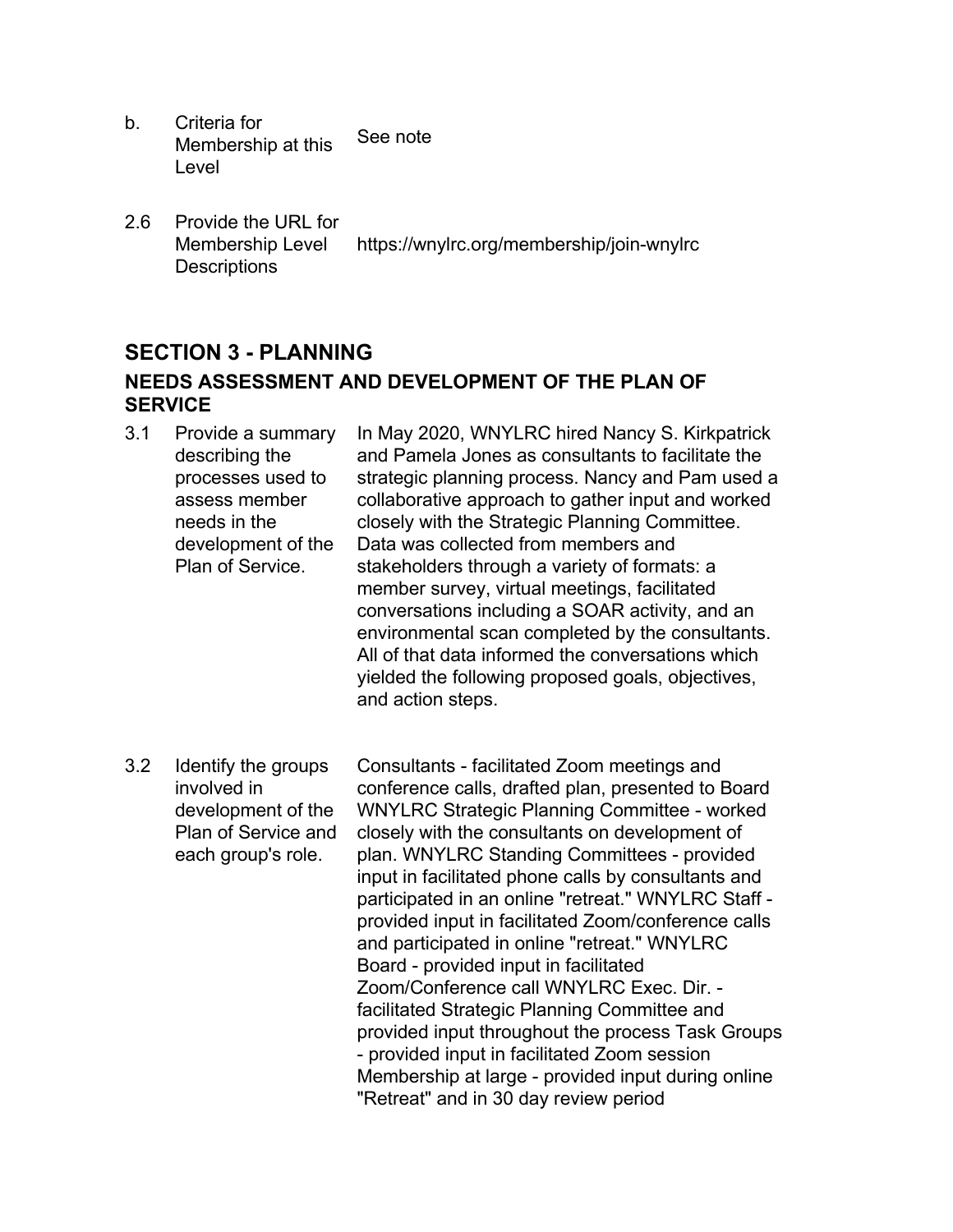3.11 Provide the URL of the 2021-2026 **Coordinated Collection** Development for Academic Libraries Plan https://wnylrc.org/grants

#### **EVALUATION**

3.12 Describe the information to be collected in order to evaluate and determine members' satisfaction with the system's services.

Renewals CE evaluation forms We do periodic assessments for specific initiatives: CE - evaluation form after each session Other services management, member feedback through site visits, committee feedback and occasional surveys

- 3.13 Provide the URL for the evaluation form(s) https://wnylrc.org/plan-of-service used by members.
- 3.14 Describe how the

information on customer satisfaction will be used to shape the system's plan in the next year or in the following planning cycle. Everything the Council does is for the membership but is also based on the availability of funds. If funding is decreased, then services are evaluated by staff, board, and committees to either have them continue or sunsetted through annual reviews.

#### **REVISION PROCESS**

3.15 Describe the process

for revising the system's Plan of Service for submission to the New York State **Education** Department/New York State Library.

We hope the plan is broad enough to provide WNYLRC and our membership with the flexibility to avoid revising the plan and be far reaching enough to assimilate new services and programs as needed. The Board and committees review the plan of service annually.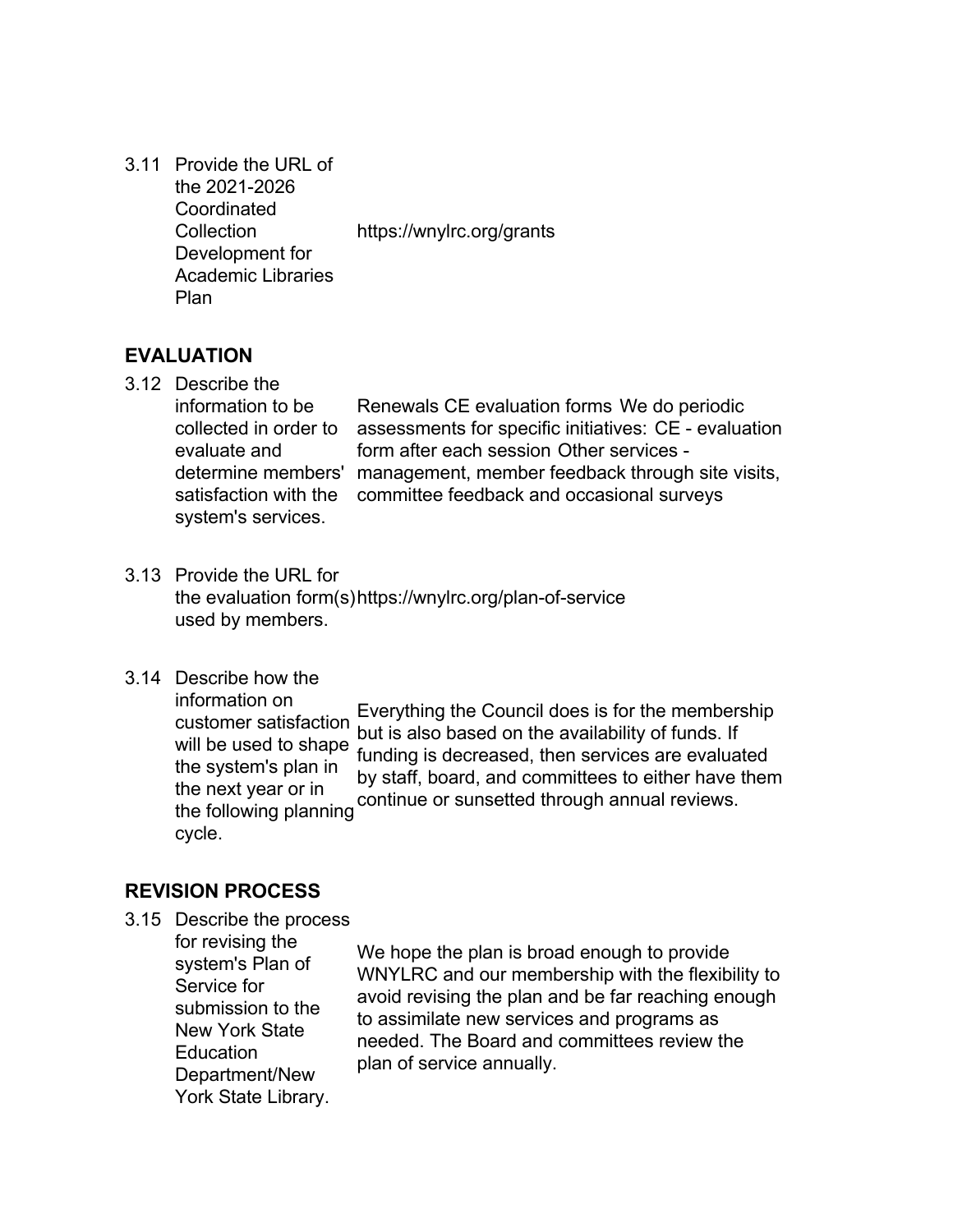## **SECTION 4 - GOALS/RESULTS**

4.1 The Library System's

Mission Statement (The Instructions include the definition of the mission statement.) Purpose statement WNYLRC is a member-driven organization that helps libraries build connections with each other, library users, and the larger community.

Minimum Requirement for questions 4.2 through 4.6, 4.8, 4.10 through 4.13, 4.15 through 4.17 - complete one repeating group for each topic of every element.

#### 4.2 **Element 1 - RESOURCE SHARING Cooperative Collection Development**

1. Goal Statement Goal 1: Explore cross-organization relationships to enhance programs and services.

2a. Indicate year(s) during which the system will be addressing this goal Yes (check all that apply)

- 2b. Year 2 Yes
- 2c. Year 3 Yes
- 2d. Year 4 Yes
- 2e. Year 5 Yes
- 3. Intended Result(s) Objective 1: Continue to facilitate CCDA grant applications so that Academic libraries receive their funding on a timely basis. Objective 2: Academic libraries create an annual coordinated collection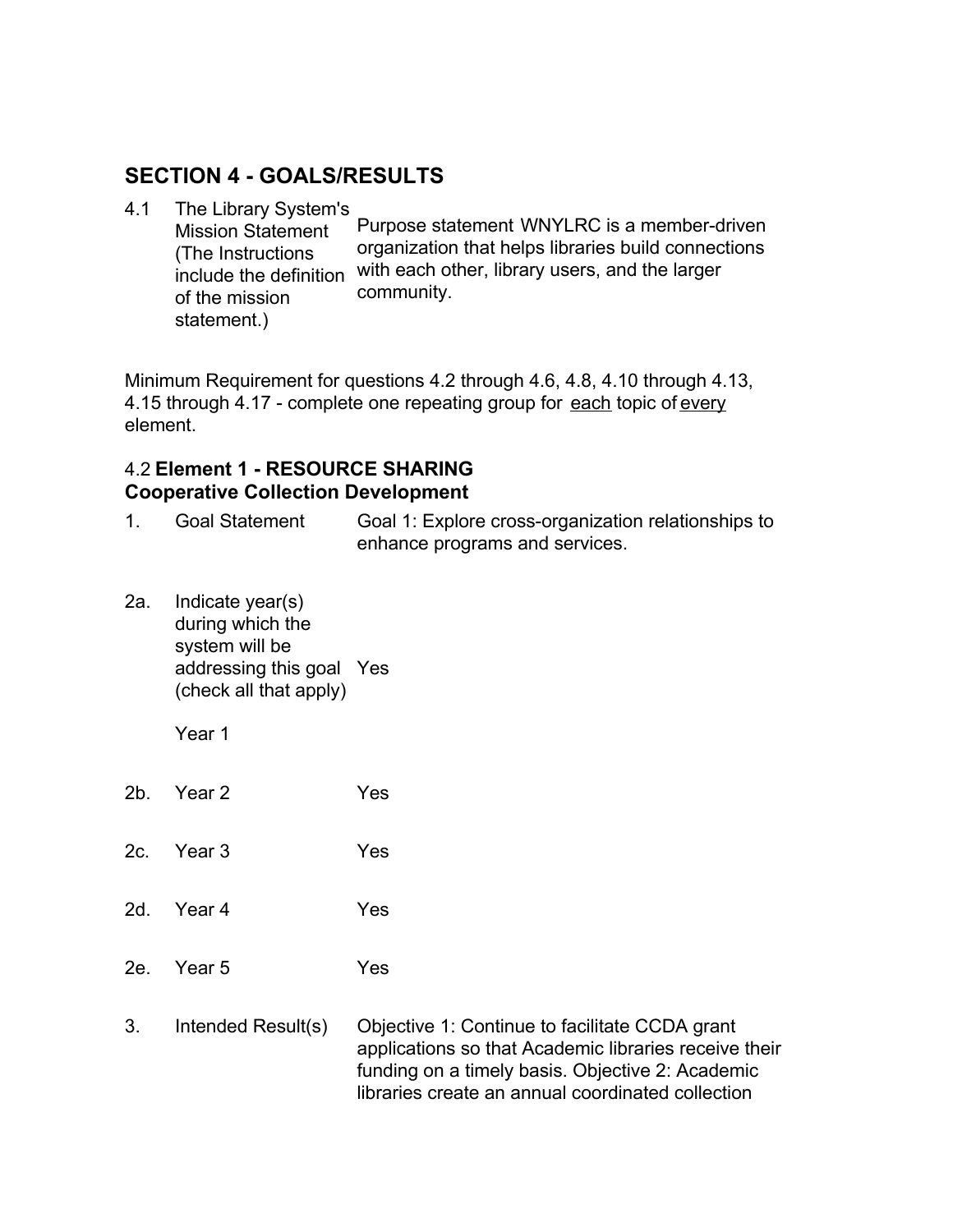plan.

4. Evaluation Method(s) Report from DLD. Plan

#### 4.3 **Element 1 - RESOURCE SHARING Catalog Services**

1. Goal Statement Goal 1: Expand resource sharing opportunities.

2a. Indicate year(s) during which the system will be addressing this goal Yes (check all that apply)

Year 1

- 2b. Year 2 Yes
- 2c. Year 3 Yes
- 2d. Year 4 Yes
- 2e. Year 5 Yes
- 3. Intended Result(s) Explore options for creating cost-effective, user centric tools that facilitate resource sharing both regionally and statewide.
- 4. Evaluation Method(s) # of new services

## 4.4 **Element I - RESOURCE SHARING Delivery**

- 1. Goal Statement Expand resource sharing opportunities.
- 2a. Indicate year(s) during which the system will be addressing this goal Yes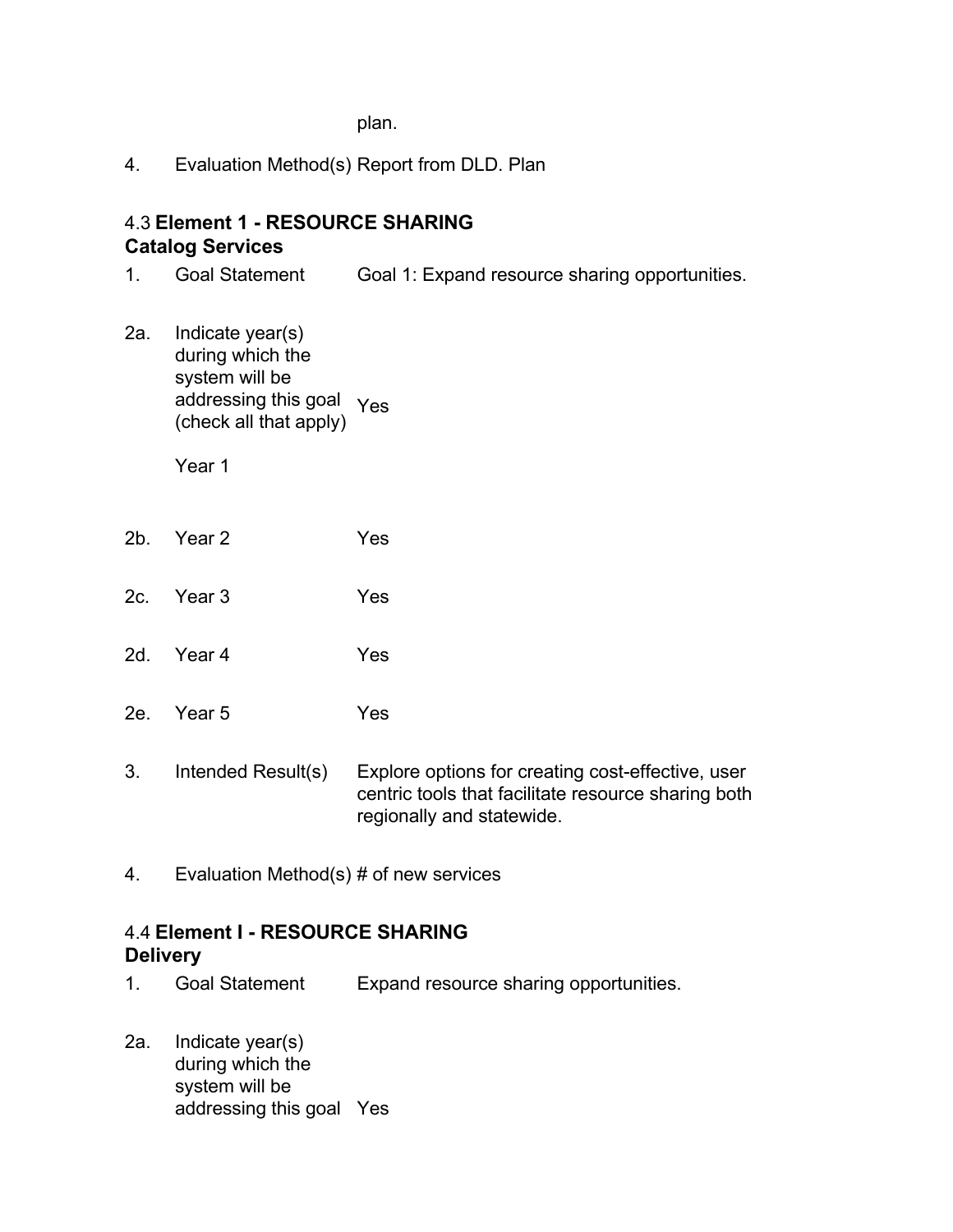|     | (check all that apply) |                                                                                                                                      |
|-----|------------------------|--------------------------------------------------------------------------------------------------------------------------------------|
|     | Year 1                 |                                                                                                                                      |
| 2b. | Year 2                 | Yes                                                                                                                                  |
| 2c. | Year 3                 | Yes                                                                                                                                  |
| 2d. | Year 4                 | Yes                                                                                                                                  |
| 2e. | Year 5                 | Yes                                                                                                                                  |
| 3.  | Intended Result(s)     | Objective 1: Encourage members to join Empire<br>Library Delivery (ELD) to increase the number of<br>libraries and resources in ELD. |

4. Evaluation Method(s) ELD activity reports and # of members participating.

## 4.5 **Element I - RESOURCE SHARING Interlibrary Loan**

- 1. Goal Statement Explore cross-organization relationships to enhance programs and services.
- 2a. Indicate year(s) during which the system will be addressing this goal Yes (check all that apply)

- 2b. Year 2 Yes
- 2c. Year 3 Yes
- 2d. Year 4 Yes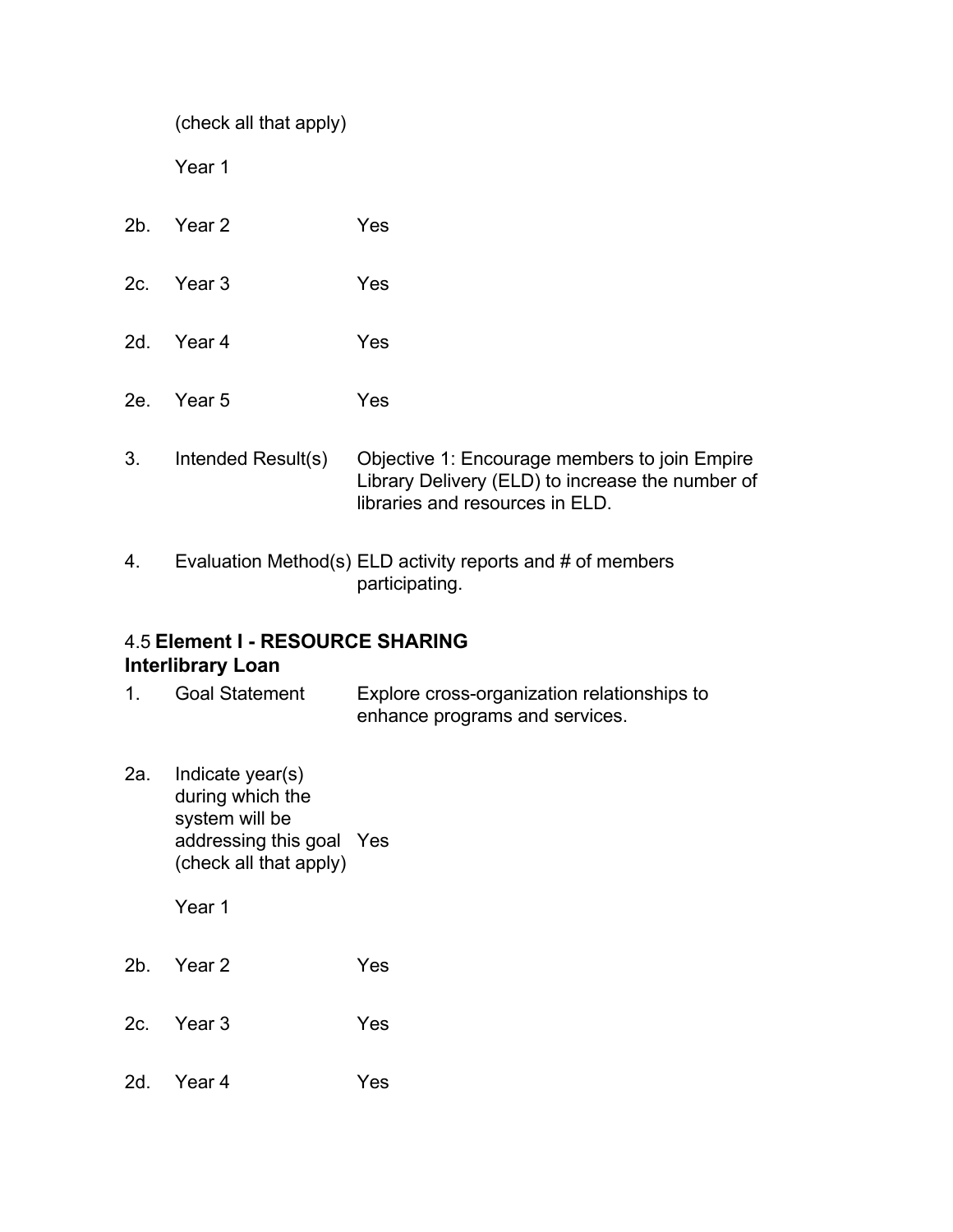- 2e. Year 5 Yes
- 3. Intended Result(s) Continue to facilitate barrier free resource sharing through existing and future services such as AcademicShare and InfoPass.
- 4. Evaluation Method(s) # of InfoPasses distributed Anecdotal evidence from member libraries on AcademicShare.

#### 4.6 **Element I - RESOURCE SHARING Digital Collections Access**

- 1. Goal Statement Goal 1: Expand digital platform services.
- 2a. Indicate year(s) during which the system will be addressing this goal Yes (check all that apply)

- 2b. Year 2 Yes
- 2c. Year 3 Yes
- 2d. Year 4 Yes
- 2e. Year 5 Yes
- 3. Intended Result(s) Objective 1: Continue to explore and develop the statewide cross-institutional open source institutional repository. Objective 2: Continue to evaluate and improve current digital services for relevance and usage.
- 4. Evaluation Method(s) # of new services # of participants in existing services # Usage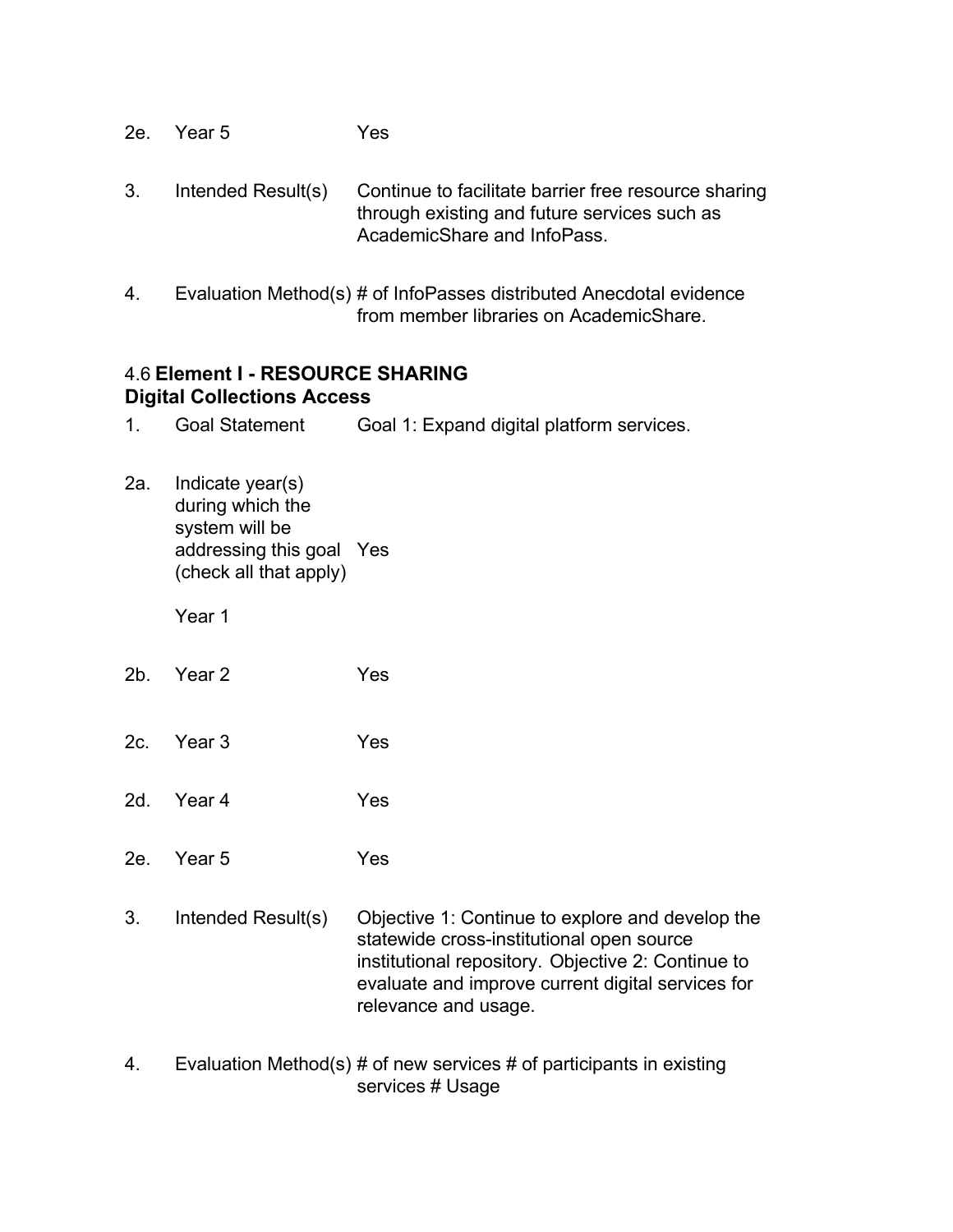- 1. Goal Statement Goal 2: Explore digital equity initiatives.
- 2a. Indicate year(s) during which the system will be addressing this goal Yes (check all that apply)
	- Year 1
- 2b. Year 2 Yes
- 2c. Year 3 Yes
- 2d. Year 4 Yes
- 2e. Year 5 Yes
- 3. Intended Result(s) Objective 1. Actively participate in coalition building efforts. Objective 2. Support libraries and library systems in identifying and addressing digital equity challenges in their communities; including the areas of connectivity, devices, and digital knowledge building.
- 4. Evaluation Method(s) # of new services # of participants # of participating members # of networking and/or outreach events, webinars, and workshops; # of participants at events, webinars, and workshops; amount of funds spent to host events, webinars, and workshops; # of meetings with stakeholders; # of outreach events.
- 1. Goal Statement Goal 3: Explore new digital initiatives with members through pilot testing.
- 2a. Indicate year(s) during which the system will be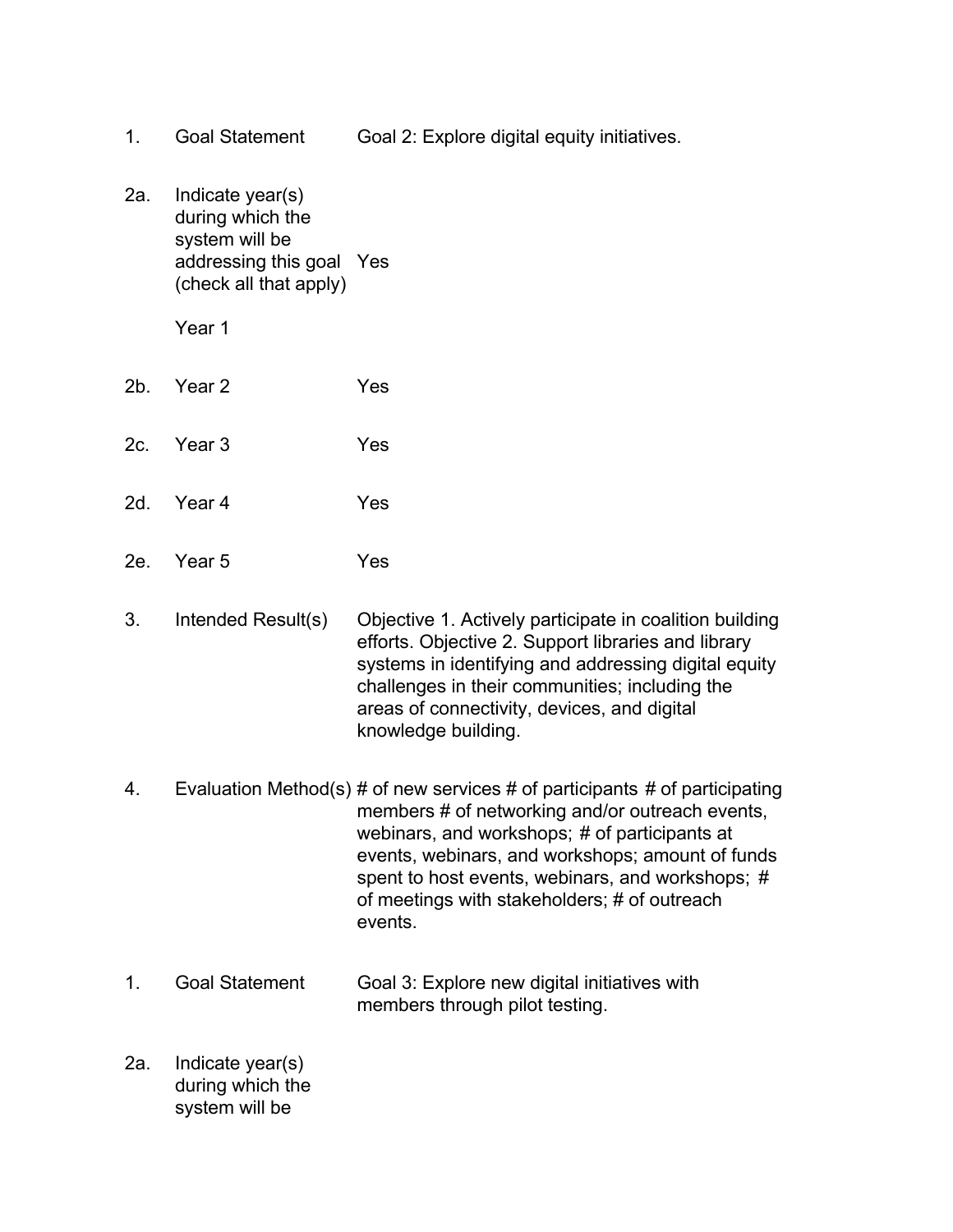|     | addressing this goal Yes<br>(check all that apply) |                                                                                                                                                                                                           |
|-----|----------------------------------------------------|-----------------------------------------------------------------------------------------------------------------------------------------------------------------------------------------------------------|
|     | Year 1                                             |                                                                                                                                                                                                           |
| 2b. | Year 2                                             | Yes                                                                                                                                                                                                       |
| 2c. | Year 3                                             | Yes                                                                                                                                                                                                       |
| 2d. | Year 4                                             | Yes                                                                                                                                                                                                       |
| 2e. | Year 5                                             | Yes                                                                                                                                                                                                       |
| 3.  | Intended Result(s)                                 | Objective 1. Continue to provide Access and<br>Innovation Grants to members. Objective 2. Work<br>with standing committees to develop unique<br>projects that address current and future member<br>needs. |

4. Evaluation Method(s) # of grants # of grant recipients # of new projects

## 4.7 **Element I - RESOURCE SHARING Other (Optional)**

- 1. Topic
- 2. Goal Statement
- 3a. Indicate year(s) during which the system will be addressing this goal No (check all that apply)

- 3b. Year 2 No
- 3c. Year 3 No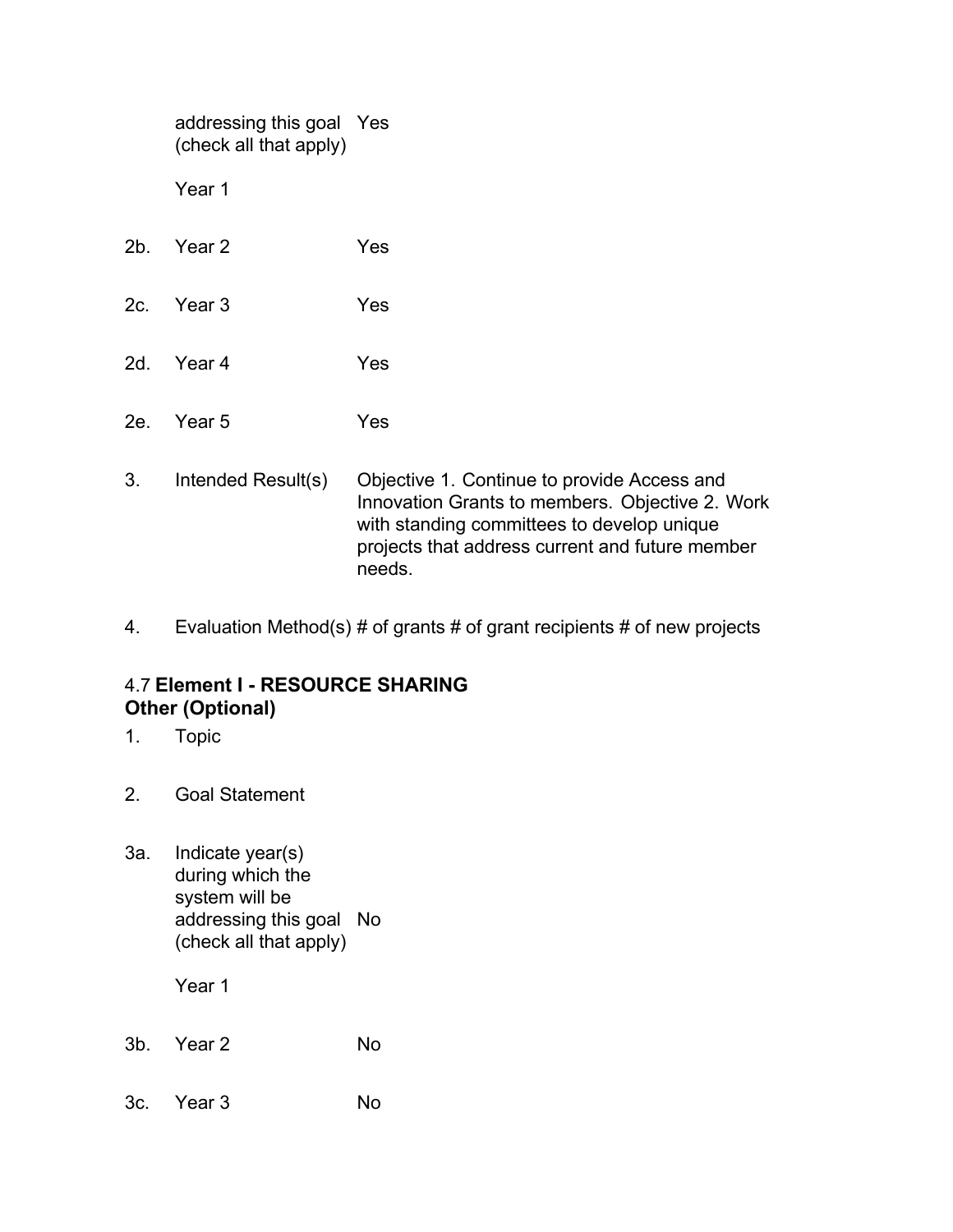- 3d. Year 4 No
- 3e. Year 5 No
- 4. Intended Result(s)
- 5. Evaluation Method(s)

## 4.8 **Element 2 - SPECIAL CLIENT GROUPS Hospital Library Services**

- 1. Goal Statement Goal 1: Provide HLSP-participating hospitals and associated library staff access to expert assistance and guidance through consultations, services, and training regarding health information.
- 2a. Indicate year(s) during which the system will be addressing this goal Yes (check all that apply)

- 2b. Year 2 Yes
- 2c. Year 3 Yes
- 2d. Year 4 Yes
- 2e. Year 5 Yes
- 3. Intended Result(s) Objective 1.1: Ensure participating members access to expert, curated healthcare information from high-quality proprietary and publicly-available sources, (including library materials purchased through state grant funds). Objective 1.2: Provide in-person and remote training on database use,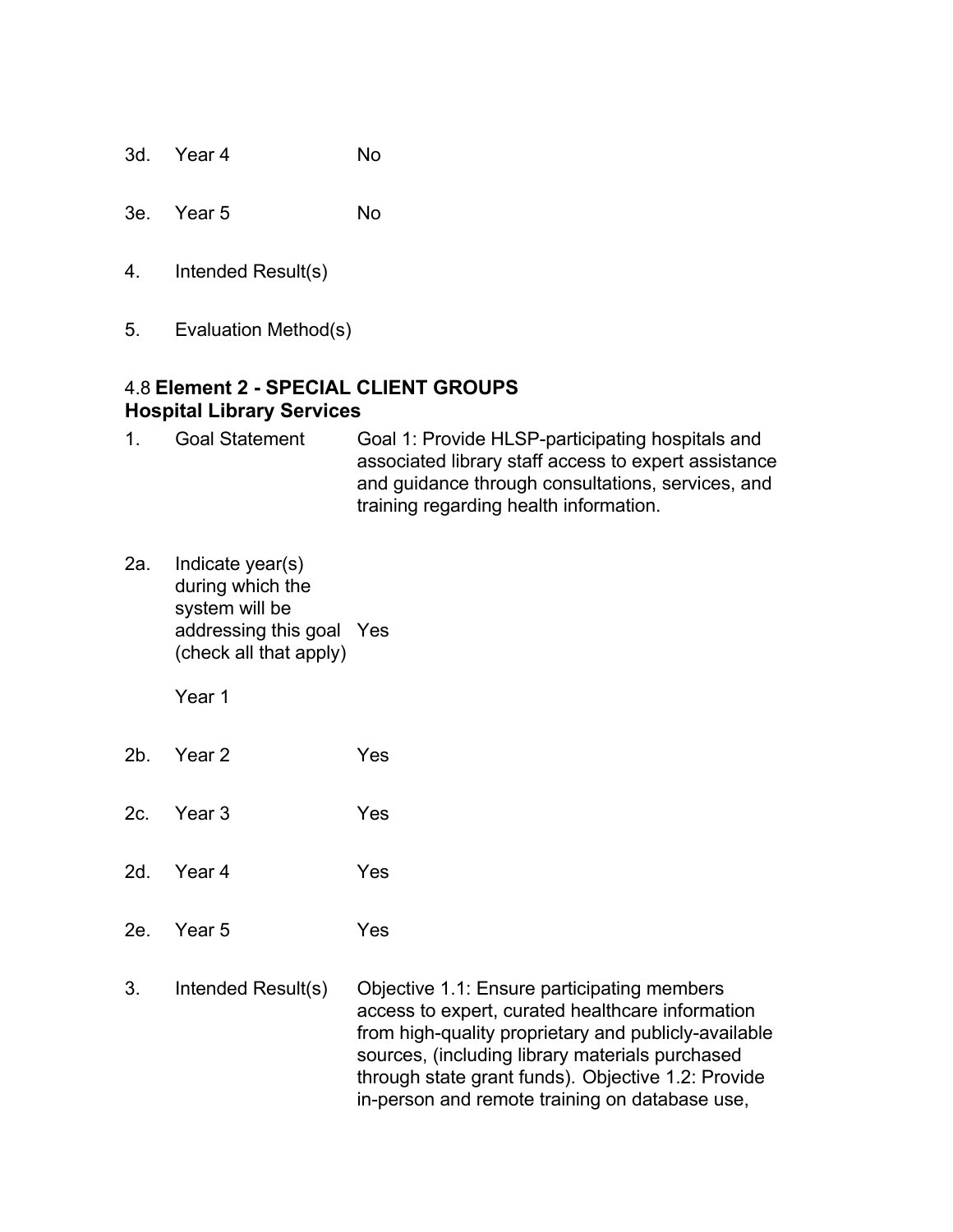assistance with searching, and addressing various information concerns. Objective 1.3: Identify information needs by conducting reference interviews. Objective 1.4: Respond to requests by performing librarian-mediated searches, retrieving and delivering relevant information, and referring inquiries to alternate resources as needed.

- 4. Evaluation Method(s) # of consultation # of hospitals participating # of databases, (e-)journals, and (e-)books provided # of materials purchased # of page views for HLSP LibGuide and Hospital Library Online (HLO) portals # of searches conducted # of reference interviews conducted # of training sessions # of training attendees # of articles retrieved # of items requested via interlibrary loan.
- 1. Goal Statement Goal 2: Provide HLSP-participating hospitals (including library staff) and the wider WNYLRC community opportunities to network, communicate, and collaborate.
- 2a. Indicate year(s) during which the system will be addressing this goal Yes (check all that apply)

- 2b. Year 2 Yes
- 2c. Year 3 Yes
- 2d. Year 4 Yes
- 2e. Year 5 Yes
- 3. Intended Result(s) Objective 2.1: Establish and maintain partnerships between and among hospitals and the larger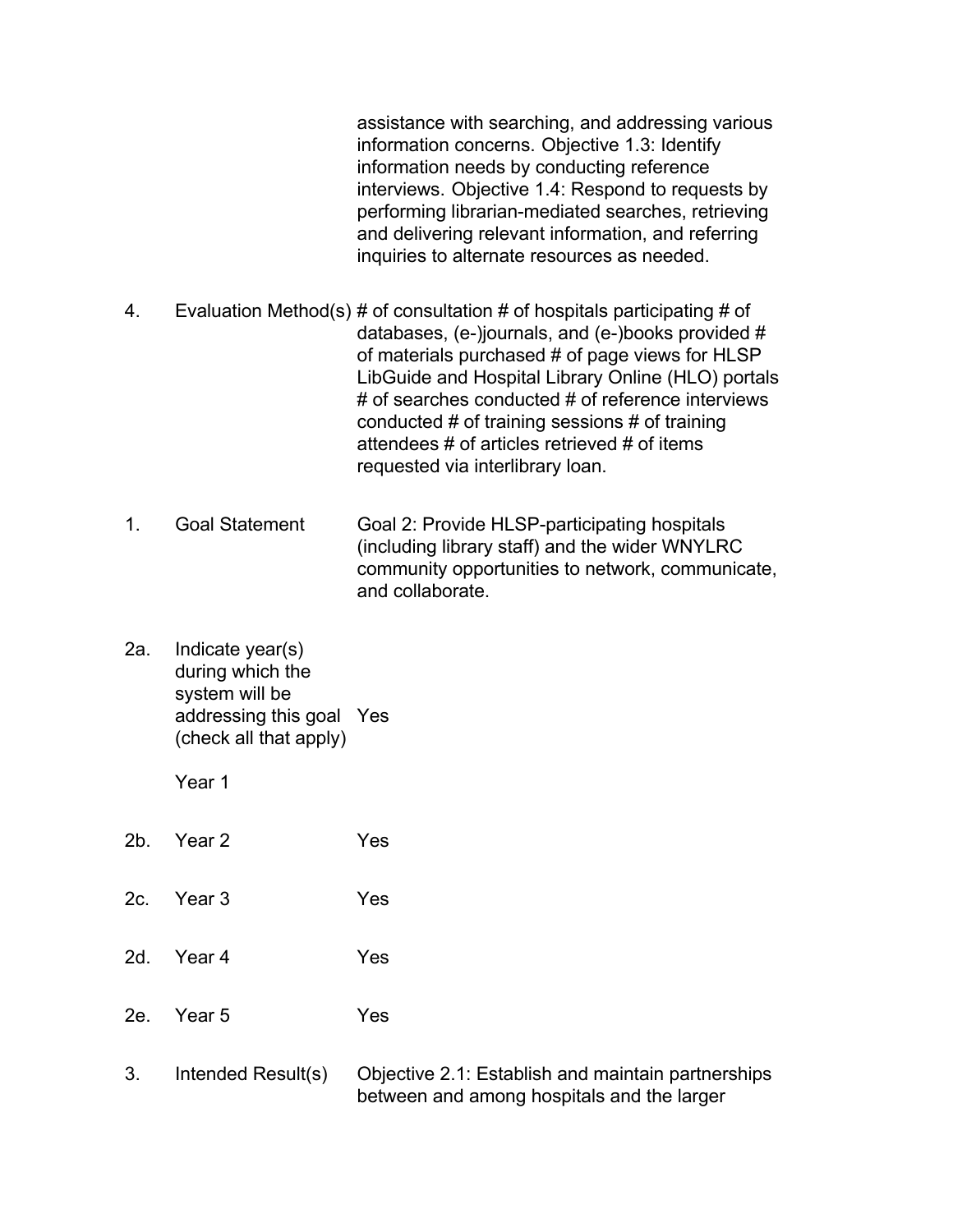WNYLRC community and improve relationships among members. Objective 2.2: Enable economy of scale through coordinated services. Objective 2.3: Increase awareness of health information resources and services provided by the HLSP program through surveys, targeted marketing, and conversations with stakeholders.

4. Evaluation Method(s) # of participating members # of networking and/or outreach events, webinars, and workshops # of participants at events, webinars, and workshops # of dollars spent to host events, webinars, and workshops # of meetings with stakeholders # of outreach events.

## 4.9 **Element 2 - SPECIAL CLIENT GROUPS Other (Optional)**

- 1. Topic
- 2. Goal Statement
- 3a. Indicate year(s) during which the system will be addressing this goal No (check all that apply)

Year 1

| 3b. Year 2 | No |
|------------|----|
| 3c. Year 3 | No |
| 3d. Year 4 | No |
| 3e. Year 5 | No |

4. Intended Result(s)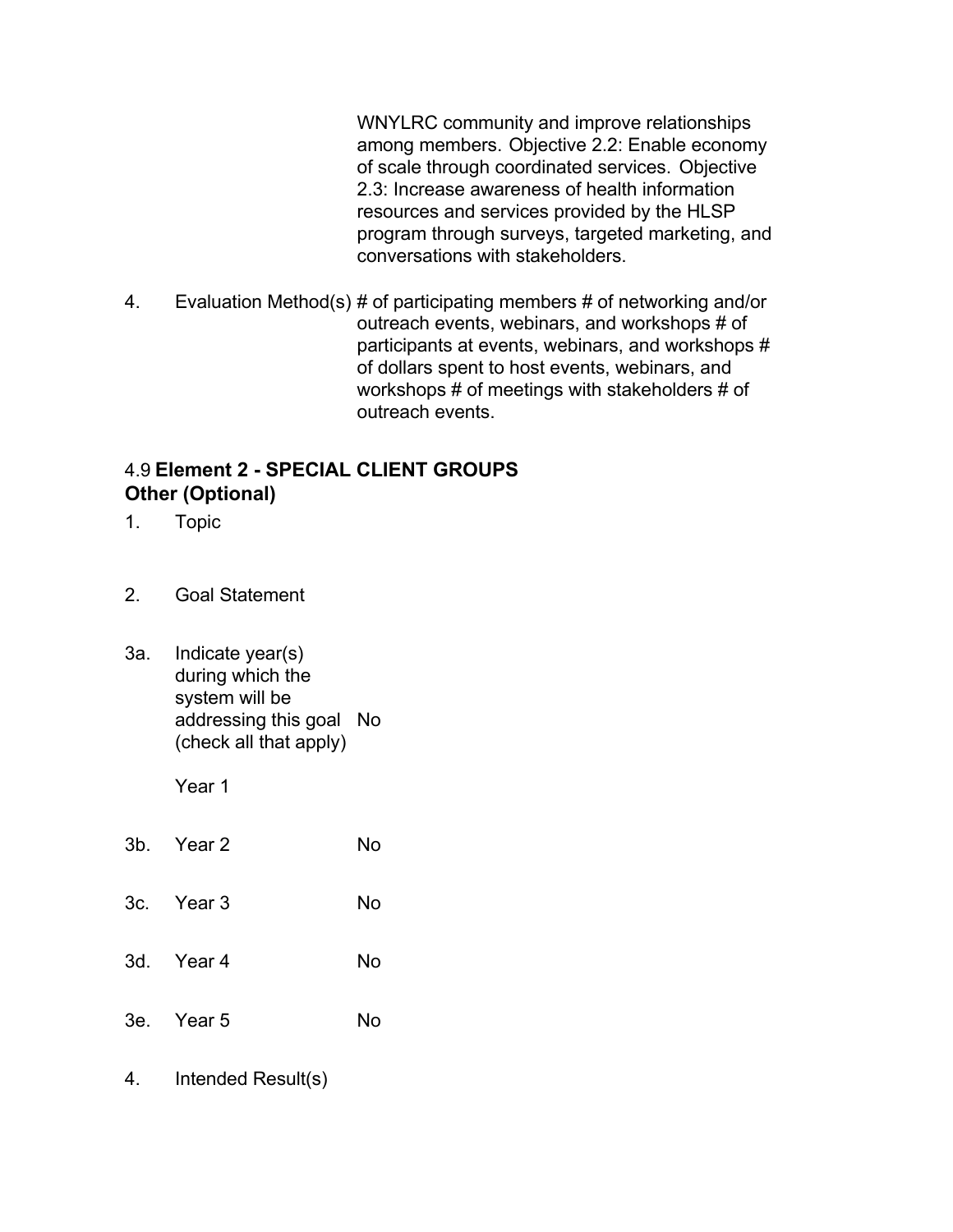5. Evaluation Method(s)

#### 4.10 **Element 3 - PROFESSIONAL DEVELOPMENT AND TRAINING**

- 1. Goal Statement Provide professional development opportunities.
- 2a. Indicate year(s) during which the system will be addressing this goal Yes (check all that apply)

- 2b. Year 2 Yes
- 2c. Year 3 Yes
- 2d. Year 4 Yes
- 2e. Year 5 Yes
- 3. Intended Result(s) Objective 1: Help create and support professional development opportunities for all library staff and collaborative partners. Objective 2: Help create and support professional development opportunities for LIS students.
- 4. Evaluation Method(s) # of sessions # of attendee # of networking and/or outreach events, webinars, and workshops # dollars spent to host events # of outreach events
- 1. Goal Statement Support professional development opportunities for WNYLRC staff growth and success.
- 2a. Indicate year(s) during which the system will be addressing this goal Yes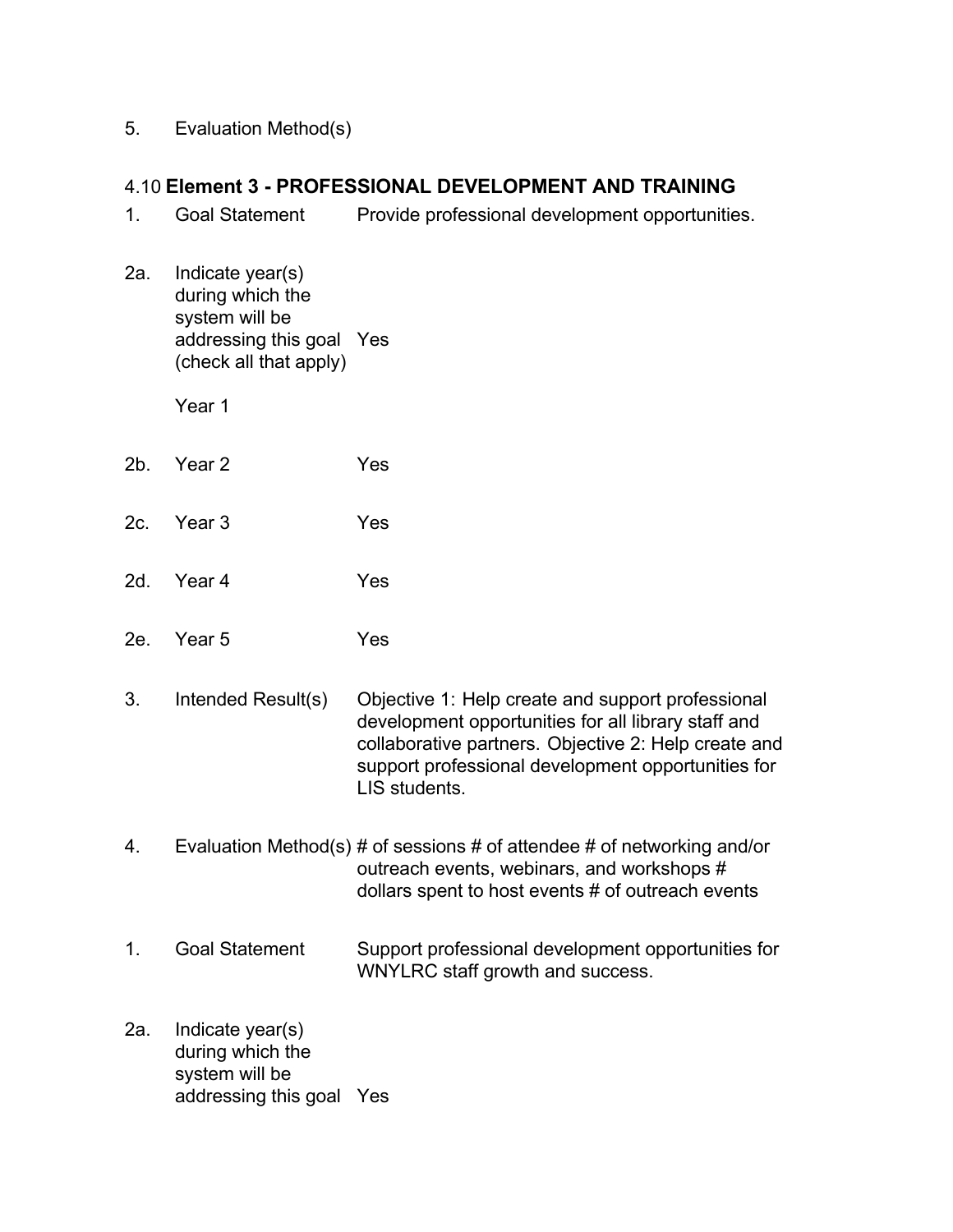|        | (check all that apply) |                                                                                                                                                                                    |
|--------|------------------------|------------------------------------------------------------------------------------------------------------------------------------------------------------------------------------|
|        | Year 1                 |                                                                                                                                                                                    |
| $2b$ . | Year 2                 | Yes                                                                                                                                                                                |
| 2c.    | Year <sub>3</sub>      | Yes                                                                                                                                                                                |
| 2d.    | Year 4                 | Yes                                                                                                                                                                                |
| 2e.    | Year <sub>5</sub>      | Yes                                                                                                                                                                                |
| 3.     | Intended Result(s)     | Objective 1: Support staff to attend professional<br>development opportunities in alignment with job<br>priorities, strategic principles and organizational<br>and personal goals. |
| 4.     |                        | Evaluation Method(s) # of staff participating in professional development<br># of conferences, programs, events attended # of<br>staff showing improvement, innovation, and growth |
| 1.     | <b>Goal Statement</b>  | 4.11 Element 4 - CONSULTING AND DEVELOPMENT SERVICES<br>Expand and improve expert advisory/user services.                                                                          |

2a. Indicate year(s) during which the system will be addressing this goal (check all that apply) Yes

- 2b. Year 2 Yes
- 2c. Year 3 Yes
- 2d. Year 4 Yes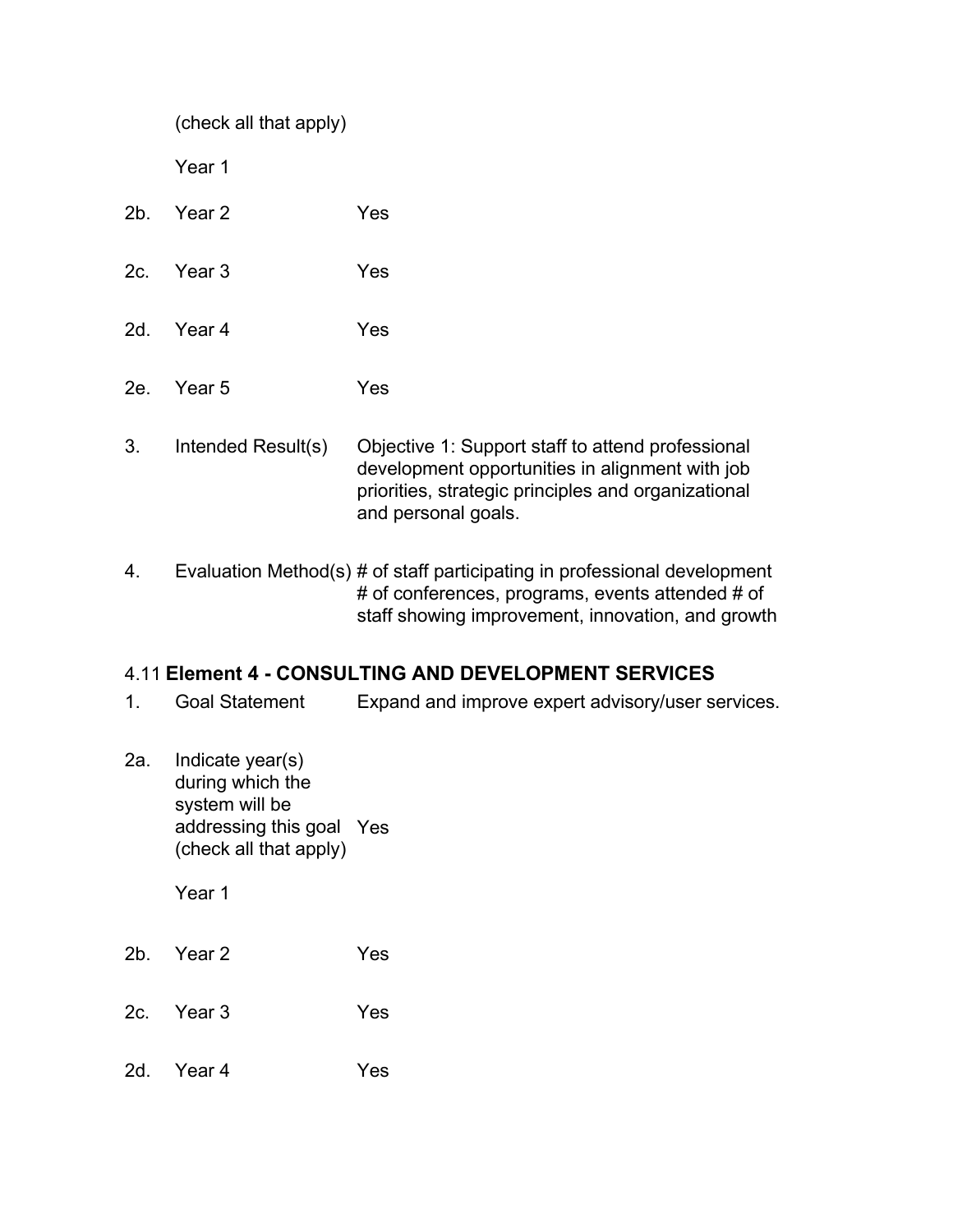- 2e. Year 5 Yes
- 3. Intended Result(s) Objective 1: Continue to support legal and other advisory services (Ask the Lawyer, Ask the HR Expert). Member libraries receive expert advice on copyright, licensing, administrative, and facility access. Objective 2: Pilot human resources expert advisory program. Objective 3: Explore development of additional expert advisory services.
- 4. Evaluation Method(s) # of participating libraries # of questions asked # of RAQs developed # of new advisory programs developed

#### 4.12 **Element 5 - COORDINATED SERVICES FOR MEMBERS Virtual Reference**

- 1. Goal Statement Expand and improve expert advisory/user services
- 2a. Indicate year(s) during which the system will be addressing this goal Yes (check all that apply)
	- Year 1
- 2b. Year 2 Yes
- 2c. Year 3 Yes
- 2d. Year 4 Yes
- 2e. Year 5 Yes
- 3. Intended Result(s) Objective 1: Member libraries provide and participate in 24/7 references services for their users without the administrative workload.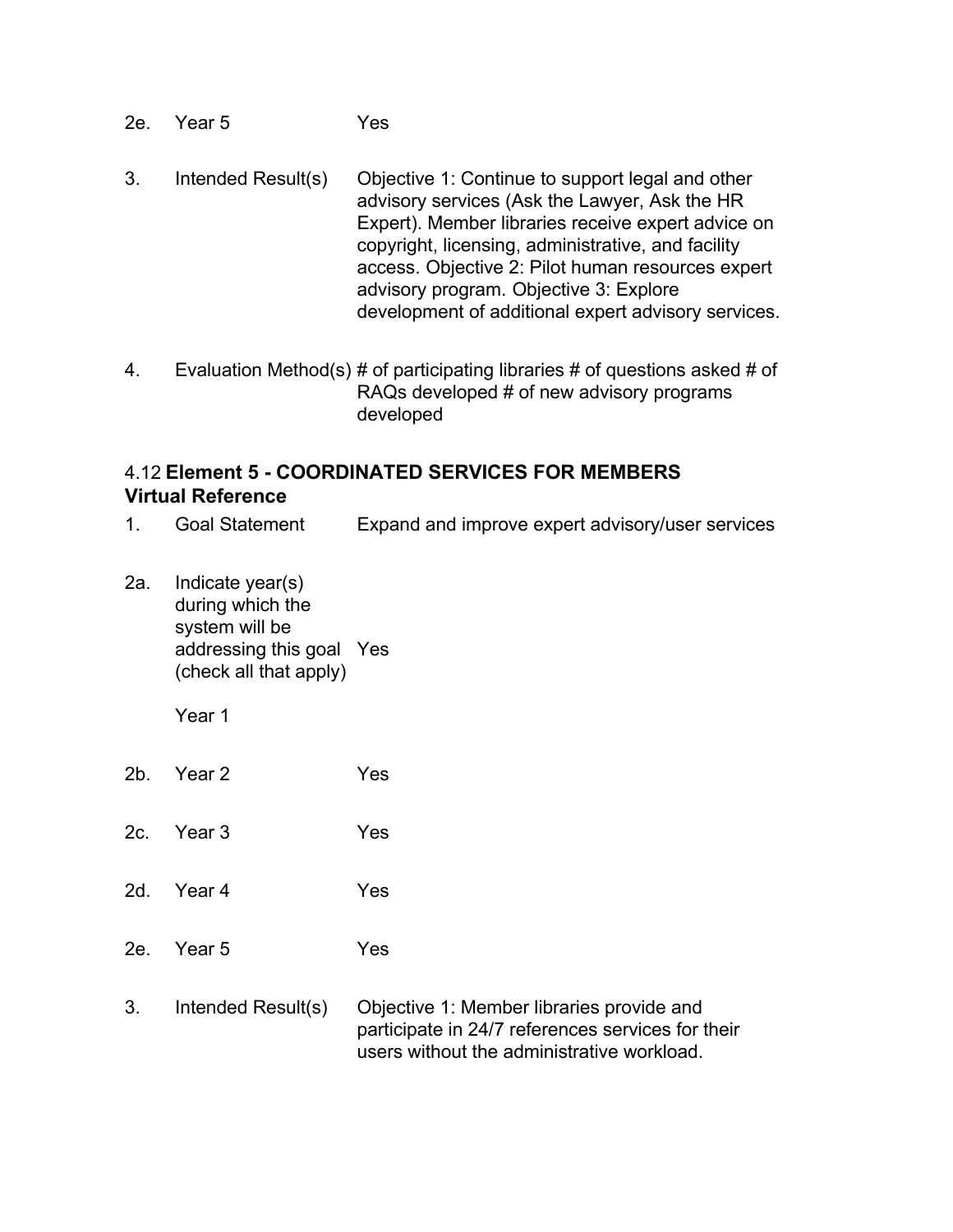4. Evaluation Method(s) # of questions asked # of libraries participating in sessions

## 4.13 **Element 5 - COORDINATED SERVICES FOR MEMBERS Digitization Services**

1. Goal Statement Expand digital platform services.

2a. Indicate year(s) during which the system will be addressing this goal Yes (check all that apply)

Year 1

- 2b. Year 2 Yes
- 2c. Year 3 Yes
- 2d. Year 4 Yes
- 2e. Year 5 Yes
- 3. Intended Result(s) Objective 1: Expand content by assisting members with their digitization efforts through the development of content, finding aids, metadata enhancement, grant funds, and online exhibits and tours in ESIE, NY Heritage, NYS Historic Newspapers, and Empire ADC.
- 4. Evaluation Method(s)  $\#$  of new exhibits  $\#$  of tours built  $\#$  of collections added # of finding aids created

#### 4.14 **Element 5 - COORDINATED SERVICES FOR MEMBERS Other (Optional)**

- 1. Topic Innovative services
- 2. Goal Statement Explore new initiatives with members through pilot testing.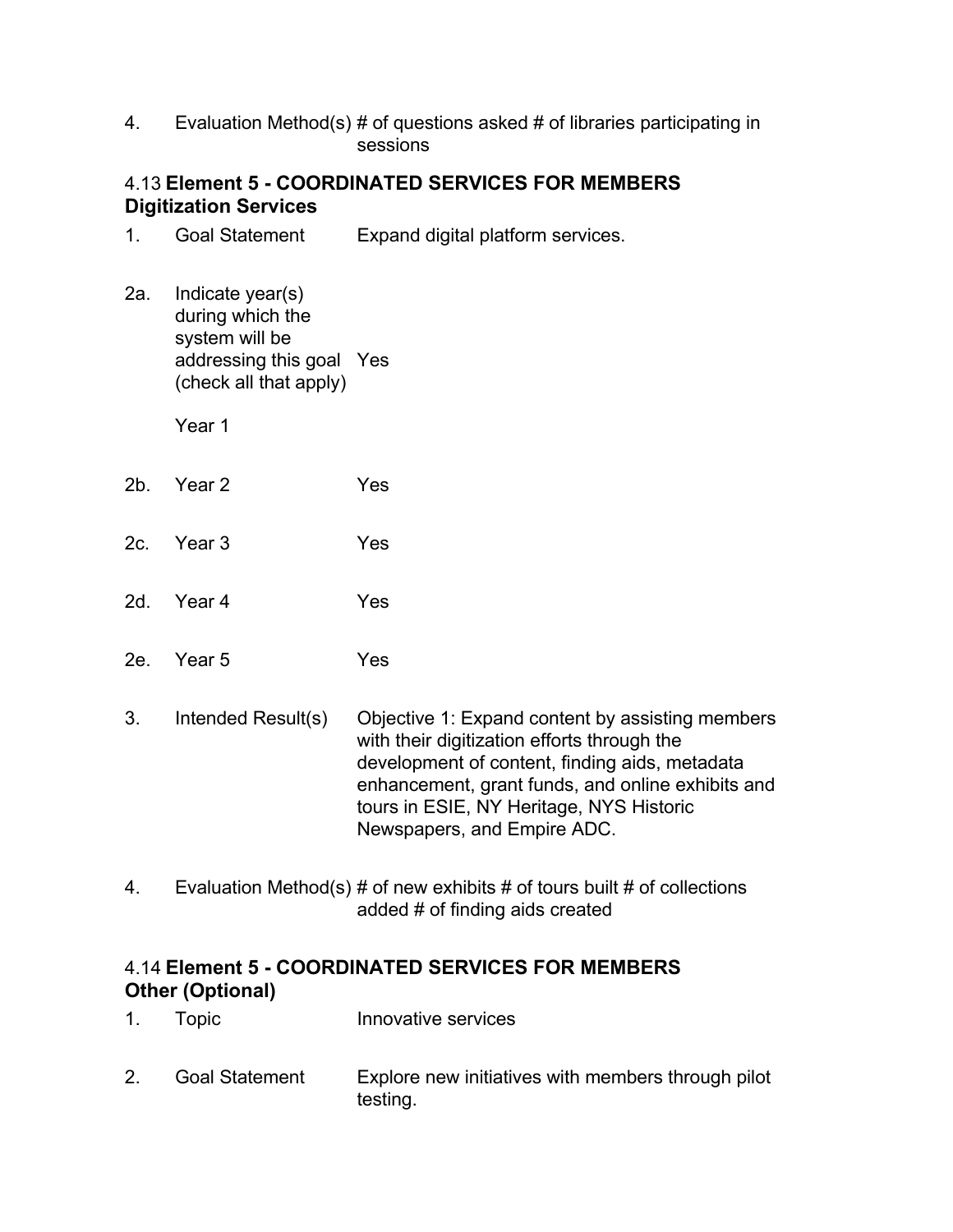3a. Indicate year(s) during which the system will be addressing this goal Yes (check all that apply)

Year 1

- 3b. Year 2 Yes
- 3c. Year 3 Yes
- 3d. Year 4 Yes
- 3e. Year 5 Yes
- 4. Intended Result(s) Objective 1: Continue to provide Access and Innovation Grants to members. Objective 2: Continue to work with standing committees to develop unique projects that address current and future member needs.
- 5. Evaluation Method(s) # of grants # of libraries applying # new projects # of committees testing new ideas

#### 4.15 **Element 6 - AWARENESS AND ADVOCACY**

- 1. Goal Statement Advocate for library funding.
- 2a. Indicate year(s) during which the system will be addressing this goal Yes (check all that apply)

Year 1

2b. Year 2 Yes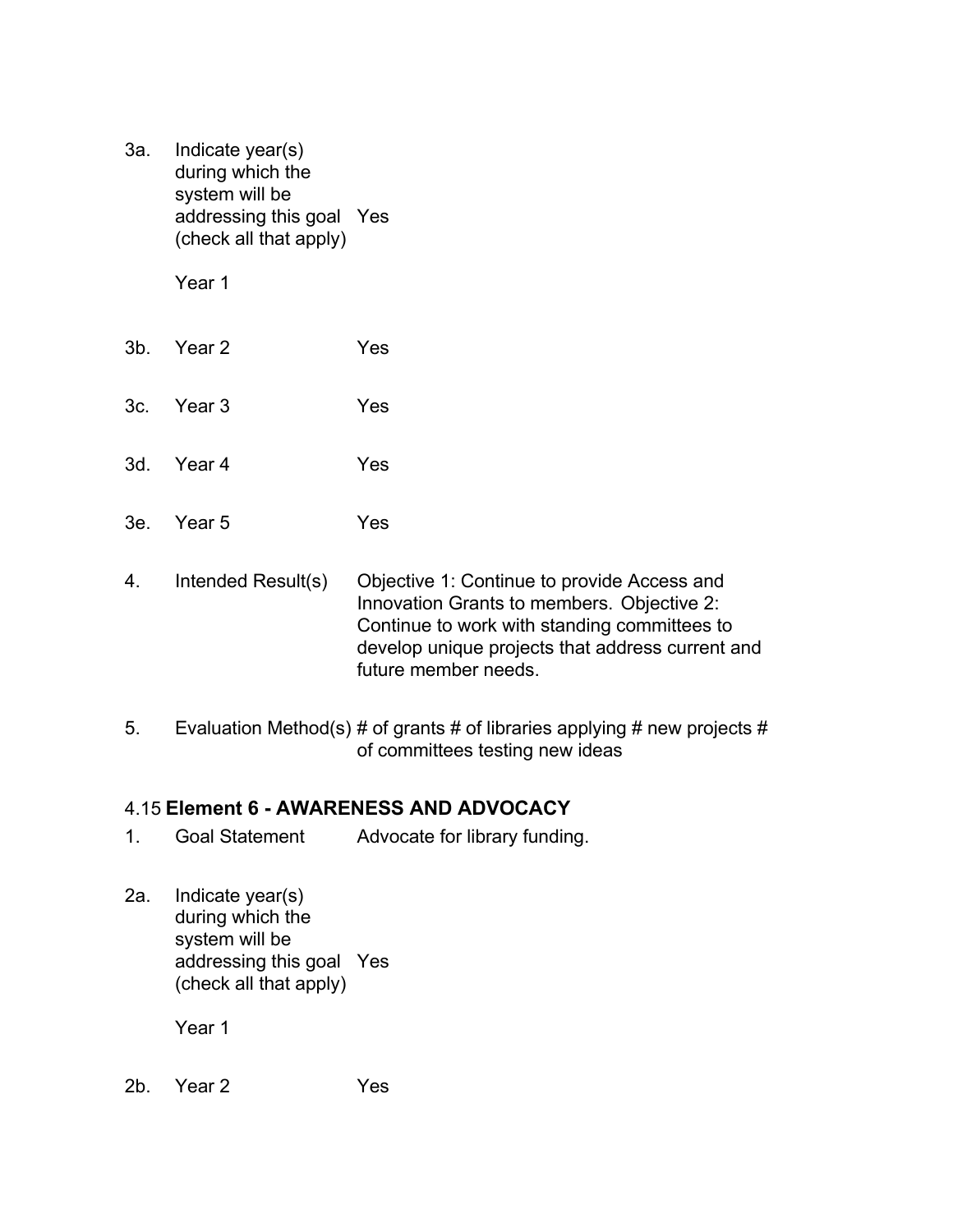| 2c. | Year <sub>3</sub>                                                                                                      | Yes                                                                                                                                                                                                                                                                 |
|-----|------------------------------------------------------------------------------------------------------------------------|---------------------------------------------------------------------------------------------------------------------------------------------------------------------------------------------------------------------------------------------------------------------|
| 2d. | Year 4                                                                                                                 | Yes                                                                                                                                                                                                                                                                 |
| 2e. | Year <sub>5</sub>                                                                                                      | Yes                                                                                                                                                                                                                                                                 |
| 3.  | Intended Result(s)                                                                                                     | Objective 1: Help libraries and library systems<br>develop relationships with funders. Objective 2:<br>Encourage and increase member participation in<br>statewide advocacy efforts.                                                                                |
| 4.  |                                                                                                                        | Evaluation Method(s) # of member advocates # of relationships # of<br>funders                                                                                                                                                                                       |
| 1.  | <b>Goal Statement</b>                                                                                                  | Promote the value of libraries.                                                                                                                                                                                                                                     |
| 2a. | Indicate year(s)<br>during which the<br>system will be<br>addressing this goal Yes<br>(check all that apply)<br>Year 1 |                                                                                                                                                                                                                                                                     |
| 2b. | Year <sub>2</sub>                                                                                                      | Yes                                                                                                                                                                                                                                                                 |
| 2c. | Year <sub>3</sub>                                                                                                      | Yes                                                                                                                                                                                                                                                                 |
| 2d. | Year 4                                                                                                                 | Yes                                                                                                                                                                                                                                                                 |
| 2e. | Year <sub>5</sub>                                                                                                      | Yes                                                                                                                                                                                                                                                                 |
| 3.  | Intended Result(s)                                                                                                     | Objective 1: Connect libraries and library systems<br>with existing professional groups and programming<br>that promote the value and relevance of libraries.<br>Objective 2: Articulate the relevance of libraries to<br>funders, policy makers, and other outside |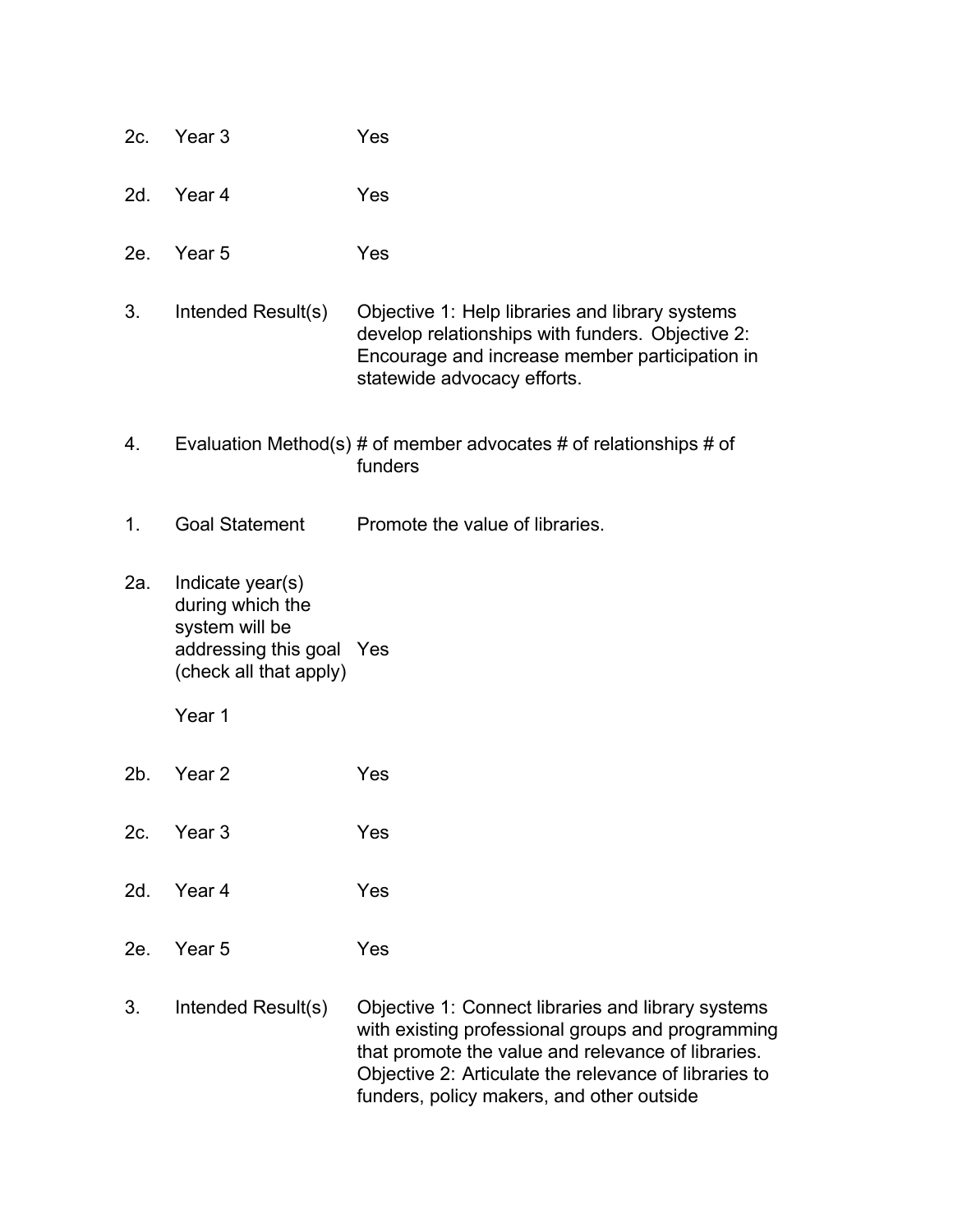|     |                                                                                                              | organizations. Objective 3: Encourage and support<br>libraries and library systems to be reflective of and<br>relevant to the communities they serve. |
|-----|--------------------------------------------------------------------------------------------------------------|-------------------------------------------------------------------------------------------------------------------------------------------------------|
| 4.  |                                                                                                              | Evaluation Method(s) # of professional groups promoting libraries # of<br>dollars in new funding # of messaging                                       |
| 1.  | <b>Goal Statement</b>                                                                                        | Promote librarianship as a profession and librarians<br>as experts.                                                                                   |
| 2a. | Indicate year(s)<br>during which the<br>system will be<br>addressing this goal Yes<br>(check all that apply) |                                                                                                                                                       |
|     | Year 1                                                                                                       |                                                                                                                                                       |
| 2b. | Year <sub>2</sub>                                                                                            | Yes                                                                                                                                                   |
| 2c. | Year 3                                                                                                       | Yes                                                                                                                                                   |
| 2d. | Year 4                                                                                                       | Yes                                                                                                                                                   |
| 2e. | Year 5                                                                                                       | Yes                                                                                                                                                   |
| 3.  | Intended Result(s)                                                                                           | Development of a marketing and communication<br>plan to elevate the profile of information<br>professionals.                                          |
| 4.  |                                                                                                              | Evaluation Method(s) Approved communication plan #number of times<br>the plan has been implemented # of promotional<br>items # of communications      |
| 1.  | <b>Goal Statement</b>                                                                                        | Elevate the roles of all people working in libraries.                                                                                                 |
| 2a. | Indicate year(s)<br>during which the                                                                         |                                                                                                                                                       |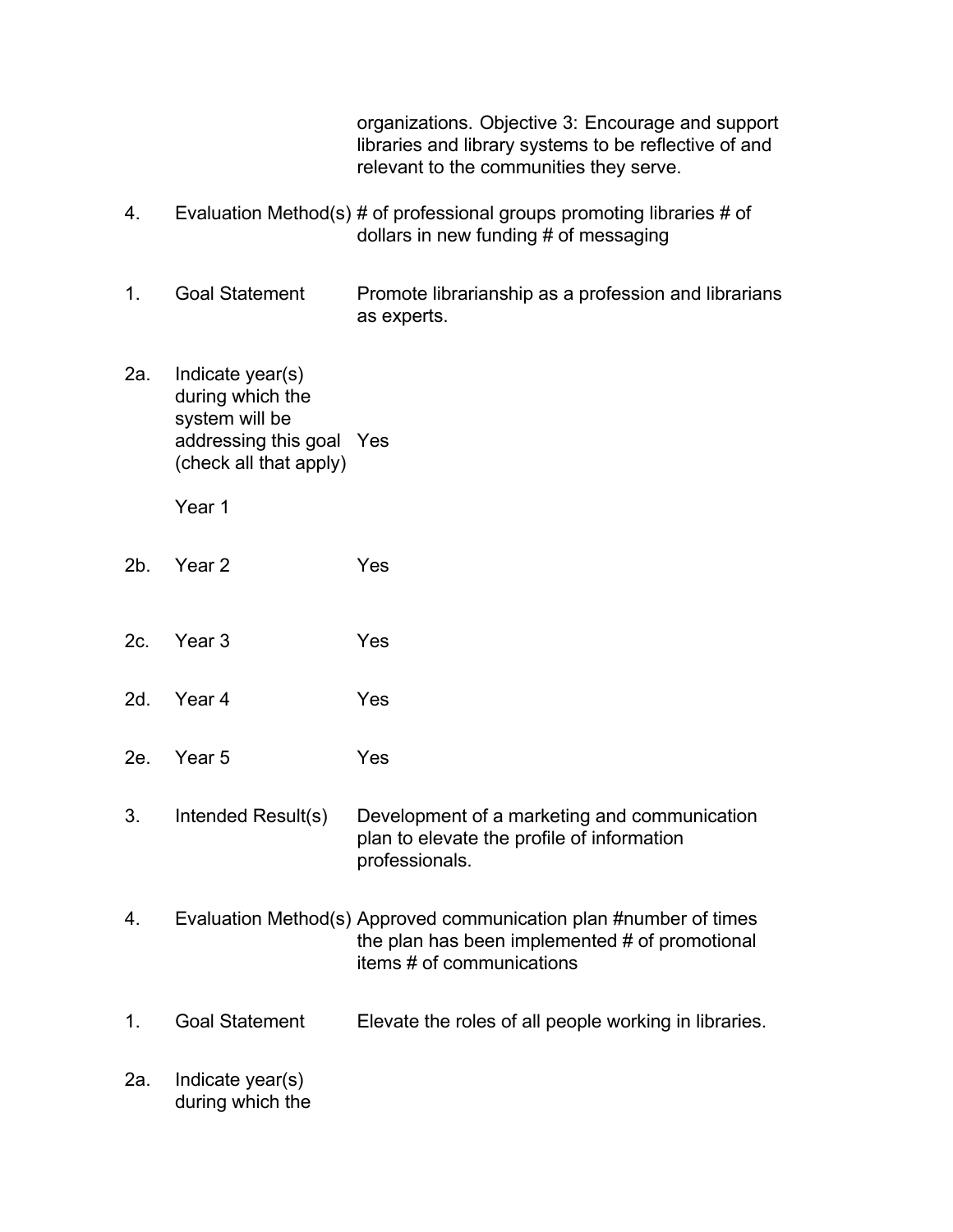|     | system will be<br>addressing this goal<br>(check all that apply) | Yes                                                                                                                                                                   |
|-----|------------------------------------------------------------------|-----------------------------------------------------------------------------------------------------------------------------------------------------------------------|
|     | Year 1                                                           |                                                                                                                                                                       |
| 2b. | Year 2                                                           | Yes                                                                                                                                                                   |
| 2c. | Year 3                                                           | Yes                                                                                                                                                                   |
| 2d. | Year 4                                                           | Yes                                                                                                                                                                   |
| 2e. | Year 5                                                           | Yes                                                                                                                                                                   |
| 3.  | Intended Result(s)                                               | Objective 1: Emphasize the importance of all<br>library roles in successful library operations<br>through events, surveys, trainings, and facilitated<br>discussions. |

4. Evaluation Method(s) # of events # of surveys # of trainings # of discussions

#### 4.16 **Element 7 - COMMUNICATIONS AMONG MEMBER LIBRARIES AND/OR MEMBER LIBRARY SYSTEMS**

- 1. Goal Statement Goal 1: Ensure communication channels meet library and library system needs
- 2a. Indicate year(s) during which the system will be addressing this goal Yes (check all that apply)

- 2b. Year 2 Yes
- 2c. Year 3 Yes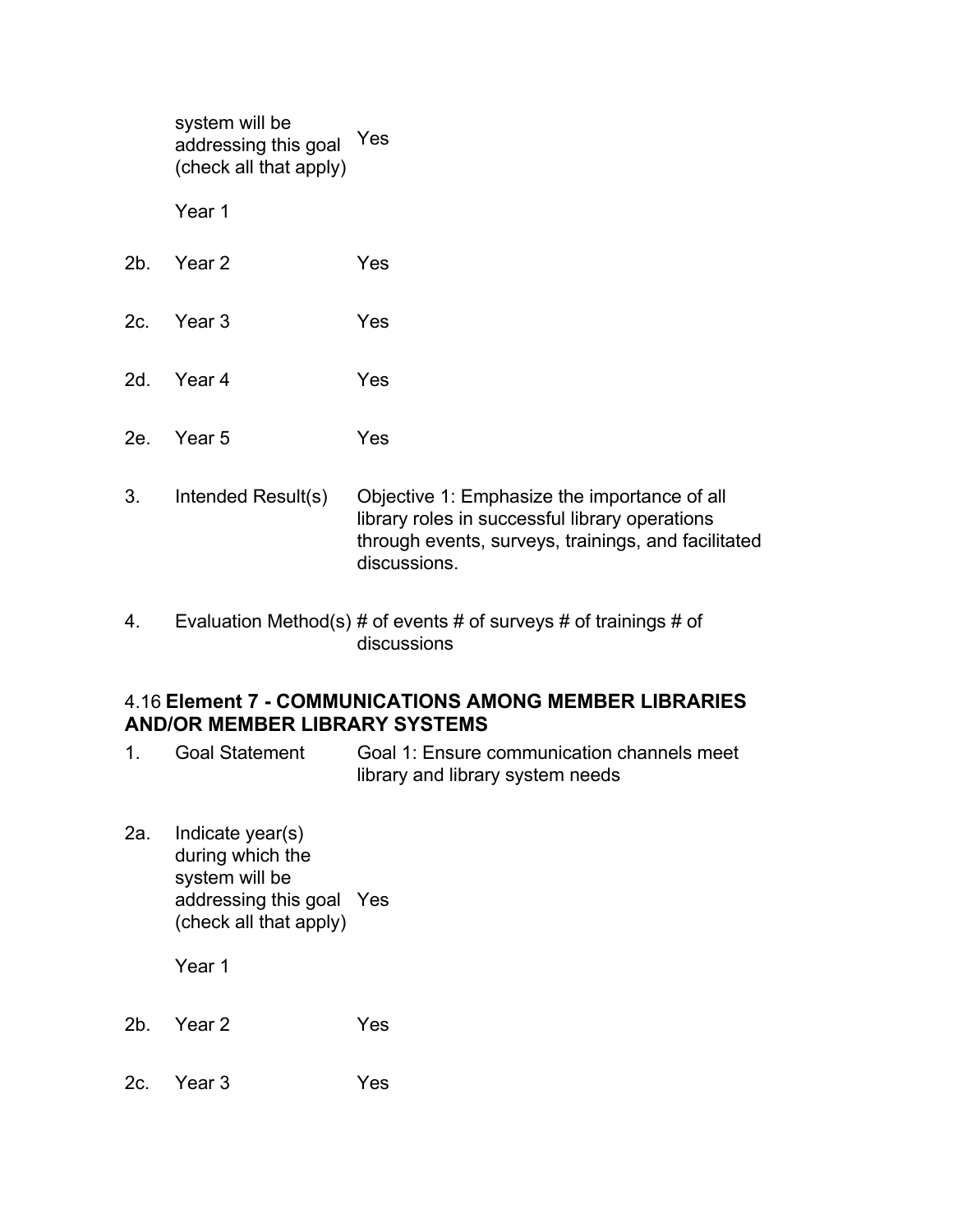| 2d. | Year 4 | Yes |
|-----|--------|-----|
|     |        |     |

- 2e. Year 5 Yes
- 3. Intended Result(s) Objective 1: Explore using collaboration software to create a space where library and library system employees can ask for help, post/share ideas, and chat about ongoing issues in the field. Objective 2: Explore ways to strengthen existing communication channels Objective 3: Help create and support networking opportunities for all library staff and collaborative partners. Objective 4: Help create and support networking opportunities for LIS students.
- 4. Evaluation Method(s) # of ideas shared Platform effectiveness # of communication channels # of networking opportunities
- 1. Goal Statement Goal 2: Facilitate community engagement
- 2a. Indicate year(s) during which the system will be addressing this goal Yes (check all that apply)

- 2b. Year 2 Yes
- 2c. Year 3 Yes
- 2d. Year 4 Yes
- 2e. Year 5 Yes
- 3. Intended Result(s) Objective 1: Organize opportunities for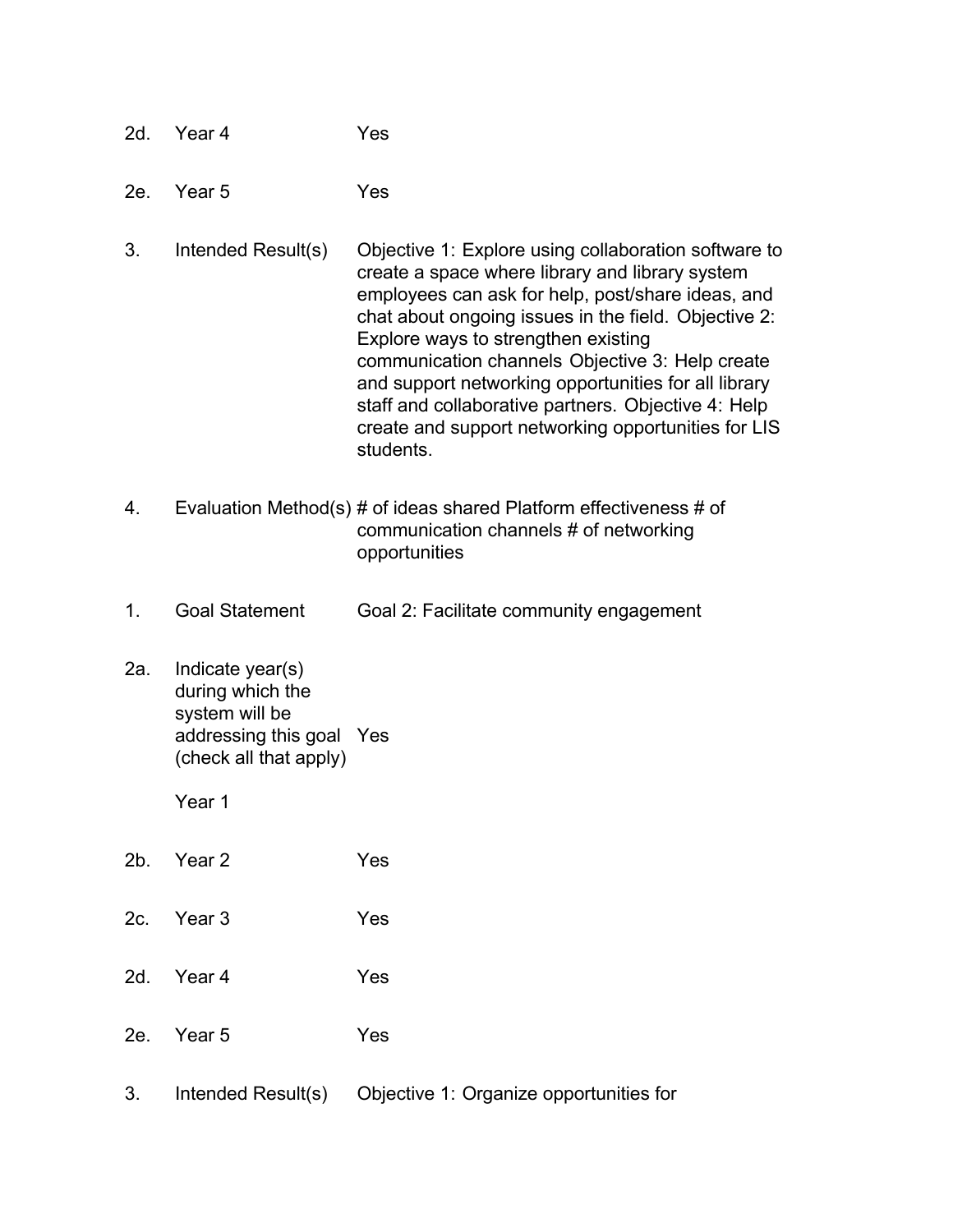stakeholders from libraries and library systems of different types to interact in-person and virtually. Objective 2: Explore new ways to highlight member success at events and in communication channels.

- 4. Evaluation Method(s) # of participating members # of stories # of events
- 1. Goal Statement Goal 3: Support and engage with the next generation of information professionals.
- 2a. Indicate year(s) during which the system will be addressing this goal Yes (check all that apply)

- 2b. Year 2 Yes
- 2c. Year 3 Yes
- 2d. Year 4 Yes
- 2e. Year 5 Yes
- 3. Intended Result(s) Objective 1: Invite LIS students and faculty to attend or participate in programs. Objective 2: Explore the creation of a paid internship program Objective 3: Organize shadow and mentor opportunities
- 4. Evaluation Method(s)  $#$  of programs  $#$  of attendees  $#$  of paid internship participants # of mentor relationships
- 1. Goal Statement Goal 4: Create a community that fosters diversity, equity, inclusion, accessibility, and anti-racism principles.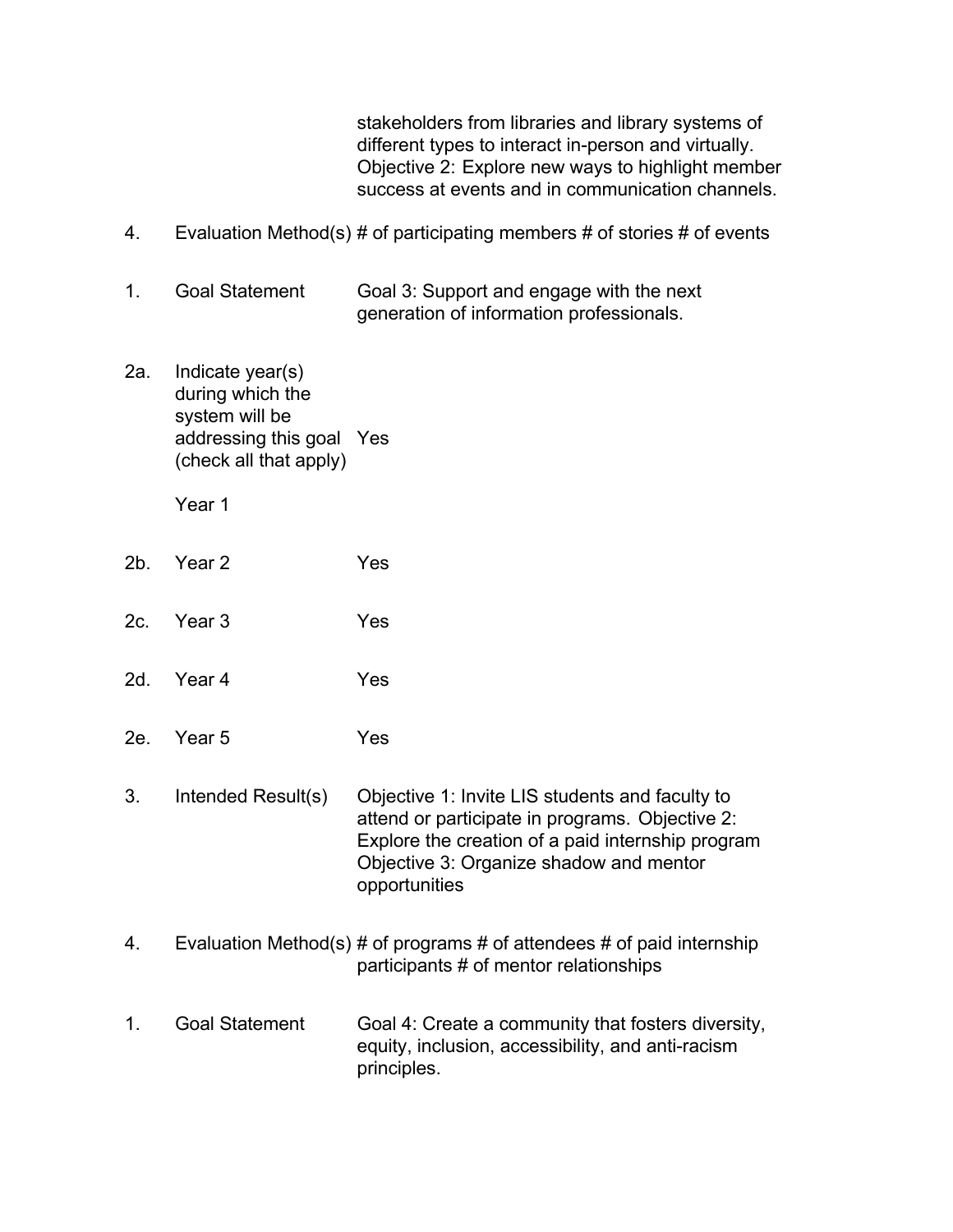2a. Indicate year(s) during which the system will be addressing this goal Yes (check all that apply)

Year 1

- 2b. Year 2 Yes
- 2c. Year 3 Yes
- 2d. Year 4 Yes
- 2e. Year 5 Yes
- 3. Intended Result(s) Objective 1: Encourage and support member libraries of all types to hire and promote diverse work forces through programming to promote diversification of the library field.
- 4. Evaluation Method(s)  $\#$  of hires of individuals with diverse backgrounds  $\#$ of hires of color # of programs

#### 4.17 **Element 8 - COLLABORATIVE EFFORTS WITH OTHER LIBRARY SYSTEMS**

- 1. Goal Statement Goal 1: Explore cross-organization relationships to enhance programs and services.
- 2a. Indicate year(s) during which the system will be addressing this goal Yes (check all that apply)

Year 1

2b. Year 2 Yes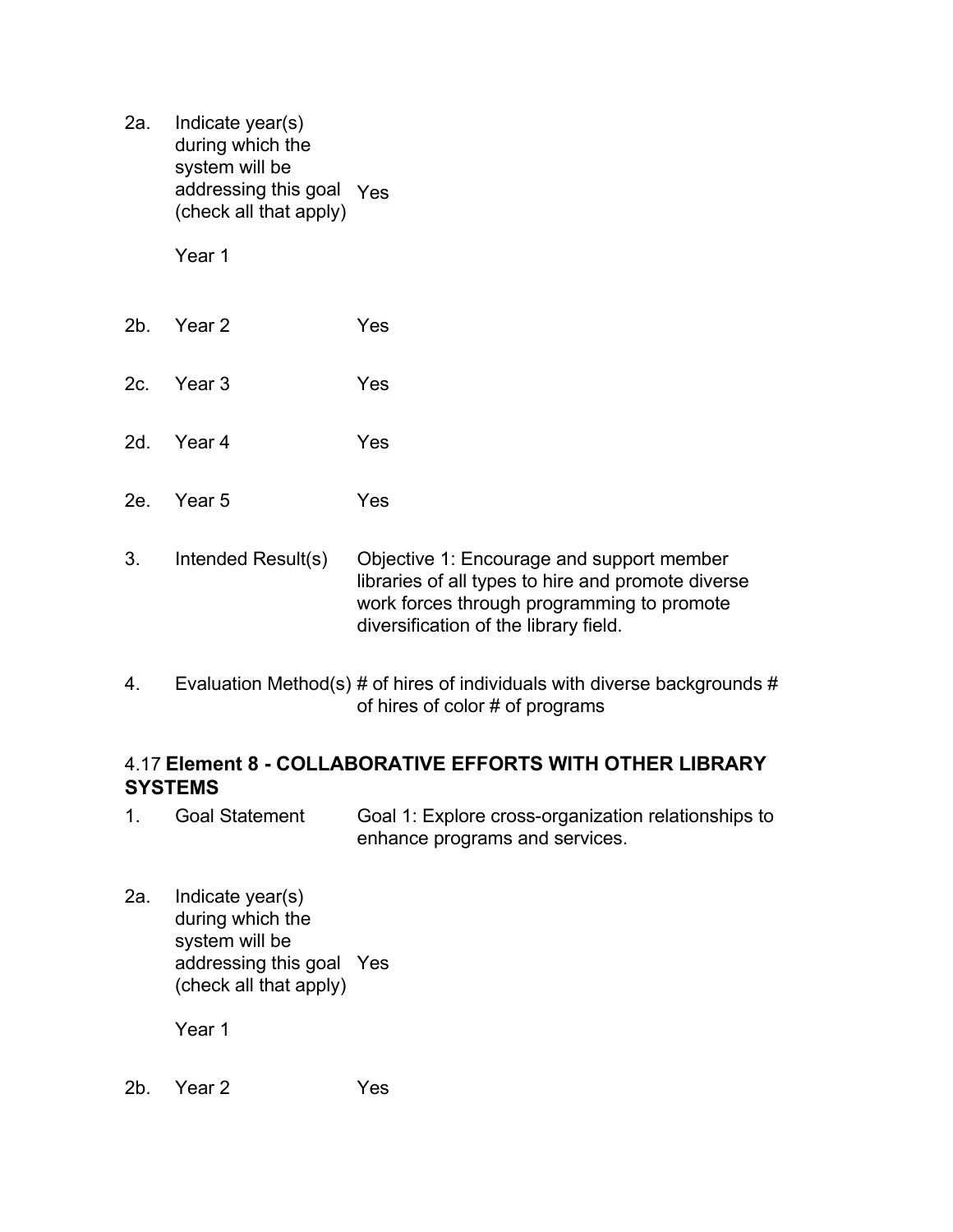| 2c. | Year 3                                                                                                                 | Yes                                                                                                                                                                                                                                                                                                                               |
|-----|------------------------------------------------------------------------------------------------------------------------|-----------------------------------------------------------------------------------------------------------------------------------------------------------------------------------------------------------------------------------------------------------------------------------------------------------------------------------|
| 2d. | Year 4                                                                                                                 | Yes                                                                                                                                                                                                                                                                                                                               |
| 2e. | Year 5                                                                                                                 | Yes                                                                                                                                                                                                                                                                                                                               |
| 3.  | Intended Result(s)                                                                                                     | Objective 1: Develop relationships with libraries,<br>library systems, and non-library organizations and<br>explore collaborative opportunities.                                                                                                                                                                                  |
| 4.  |                                                                                                                        | Evaluation Method(s) # of relationships # of collaborative opportunities                                                                                                                                                                                                                                                          |
| 1.  | <b>Goal Statement</b>                                                                                                  | Goal 2: Foster a culture of diversity, equity, and<br>inclusion in libraries across the region.                                                                                                                                                                                                                                   |
| 2a. | Indicate year(s)<br>during which the<br>system will be<br>addressing this goal Yes<br>(check all that apply)<br>Year 1 |                                                                                                                                                                                                                                                                                                                                   |
| 2b. | Year 2                                                                                                                 | Yes                                                                                                                                                                                                                                                                                                                               |
| 2c. | Year 3                                                                                                                 | Yes                                                                                                                                                                                                                                                                                                                               |
| 2d. | Year 4                                                                                                                 | Yes                                                                                                                                                                                                                                                                                                                               |
| 2e. | Year 5                                                                                                                 | Yes                                                                                                                                                                                                                                                                                                                               |
| 3.  | Intended Result(s)                                                                                                     | Objective 1: Create a task group/committee to<br>foster diversity, equity, inclusion, accessibility, and<br>anti-racism in libraries and library systems through<br>workshops, and consultants. Objective 2: Infuse<br>diversity, equity, inclusion, accessibility, and anti-<br>racism best practices into WNYLRC operations and |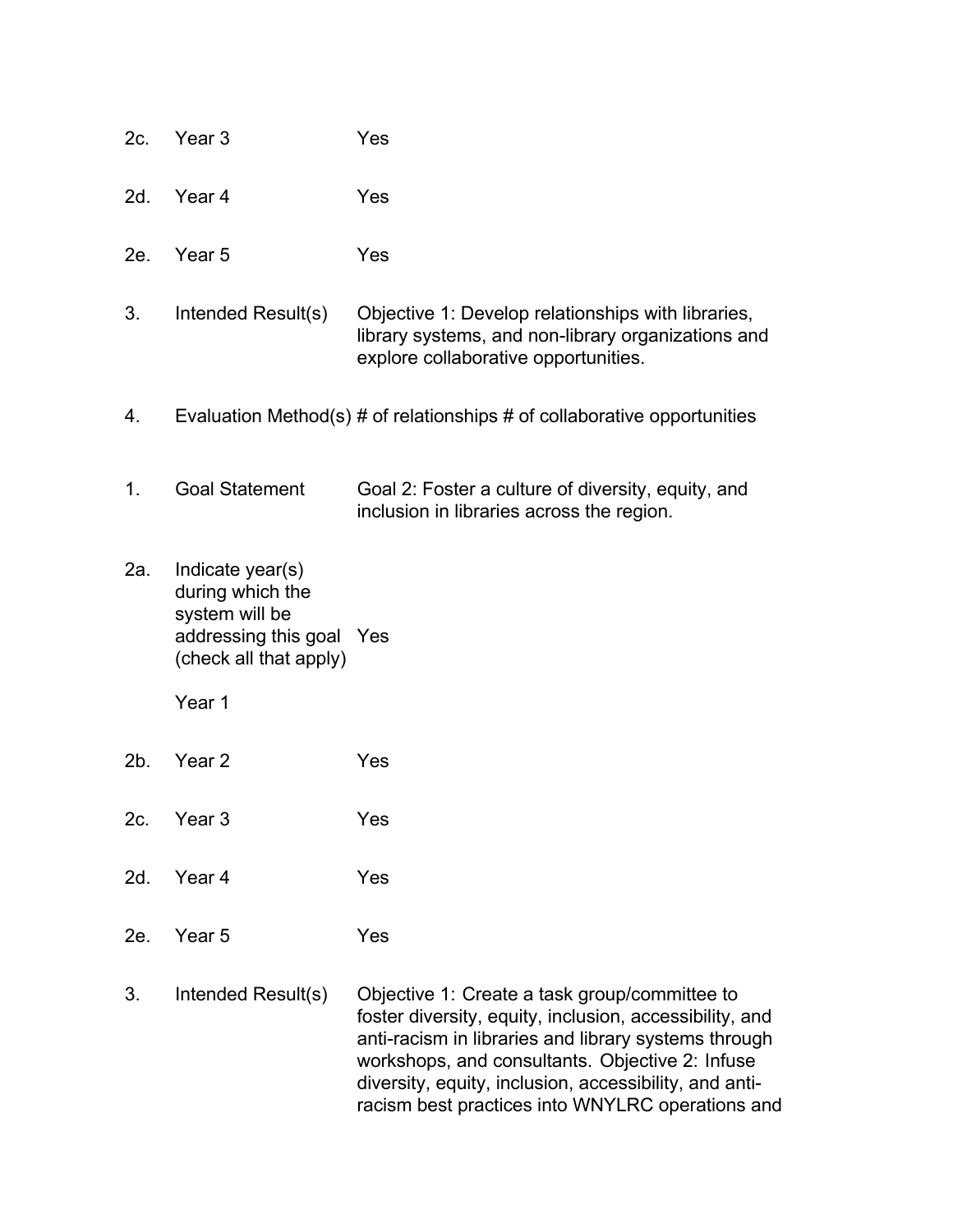through recognizing member support of their efforts in the support of diversity, equity, inclusion, accessibility and anti-racism efforts.

4. Evaluation Method(s) # of programs # of consultants

## 4.18 **Element 9 - OTHER (Optional)**

- 1. Element
- 2. Topic
- 3. Goal Statement
- 4a. Indicate year(s) during which the system will be addressing this goal (check all that apply) No

Year 1

- 4b. Year 2 No
- 4c. Year 3 No
- 4d. Year 4 No
- 4e. Year 5 No
- 5. Intended Result(s)
- 6. Evaluation Method(s)

## **ASSURANCE**

4.19 The Library System's Plan of Service was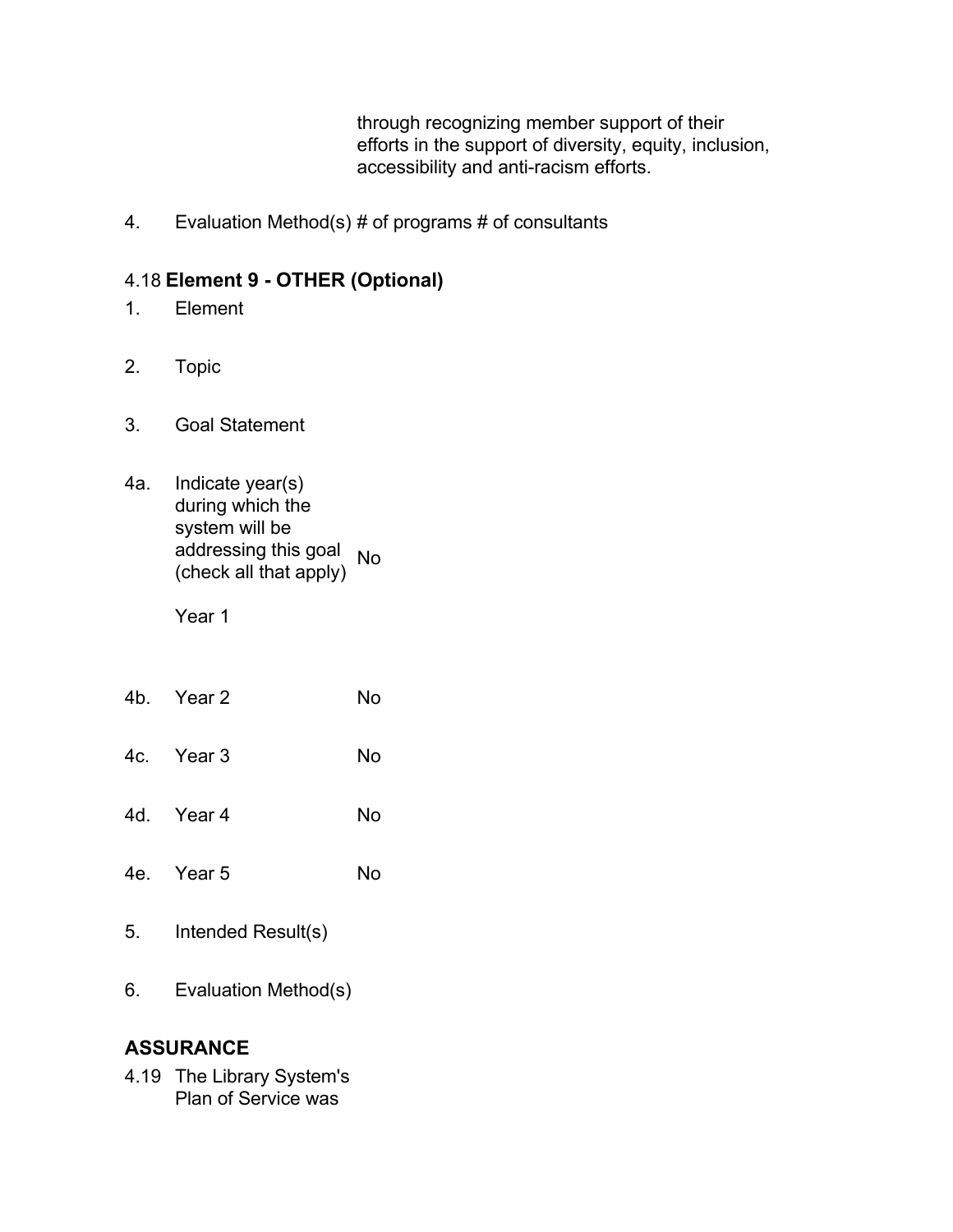developed in accordance with provisions of Education Law and the Regulations of the Commissioner and the requirements of the New York State Library, and was reviewed and approved by the Library System Board on (date mm/dd/yyyy) 01/20/2021

#### **APPROVAL**

4.20 The Library System's Plan of Service was reviewed and approved by the New York State Library on (date - mm/dd/yyyy)

## **REVISION ASSURANCE**

4.21 The Library System's Plan of Service was revised in accordance with provisions of Education Law and the Regulations of the Commissioner and the requirements of the New York State Library, and was reviewed and approved by the Library System Board on (date mm/dd/yyyy)

## **REVISION APPROVAL**